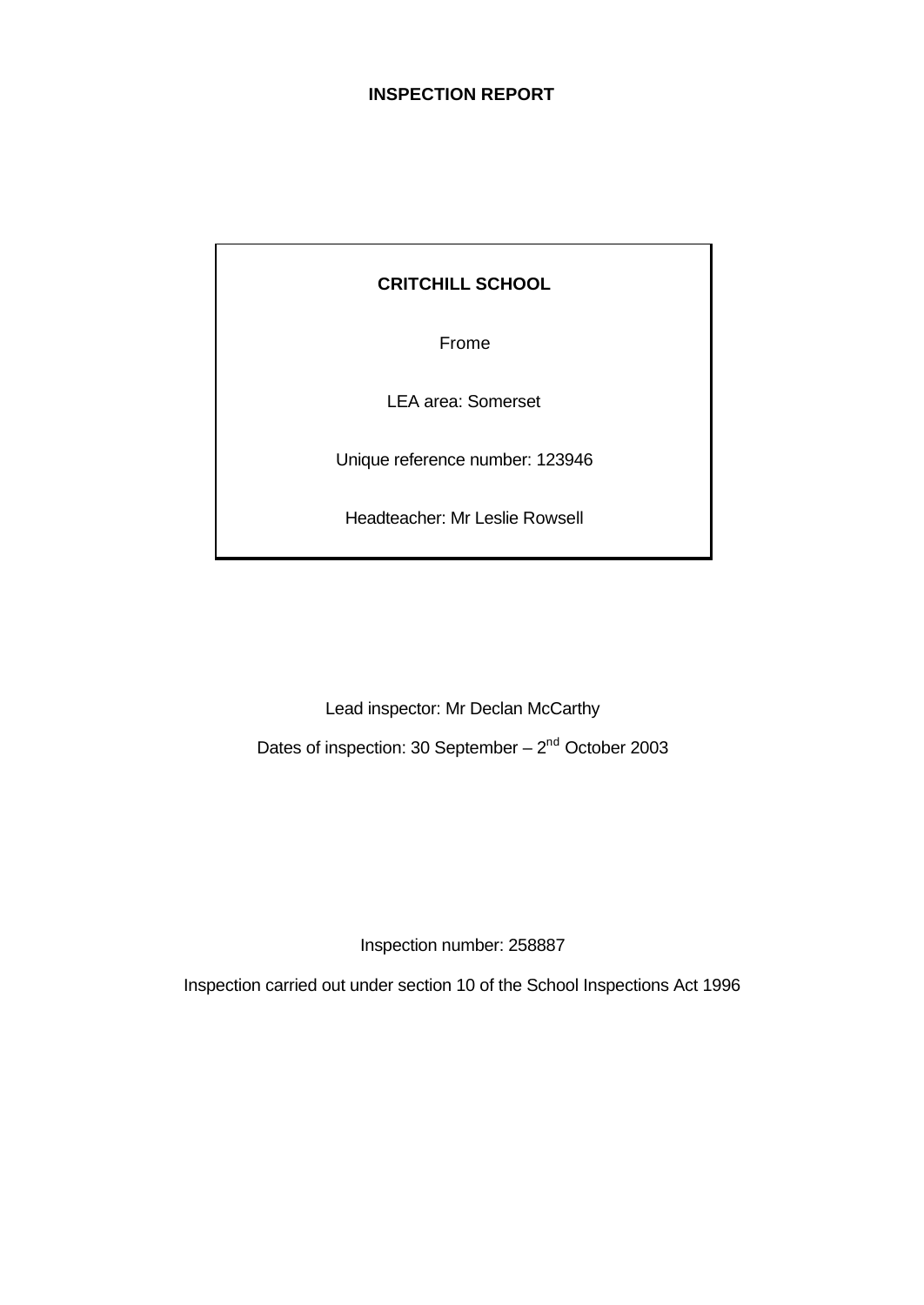## © Crown copyright 2003

This report may be reproduced in whole or in part for non-commercial educational purposes, provided that all extracts quoted are reproduced verbatim without adaptation and on condition that the source and date thereof are stated.

Further copies of this report are obtainable from the school. Under the School Inspections Act 1996, the school must provide a copy of this report and/or its summary free of charge to certain categories of people. A charge not exceeding the full cost of reproduction may be made for any other copies supplied.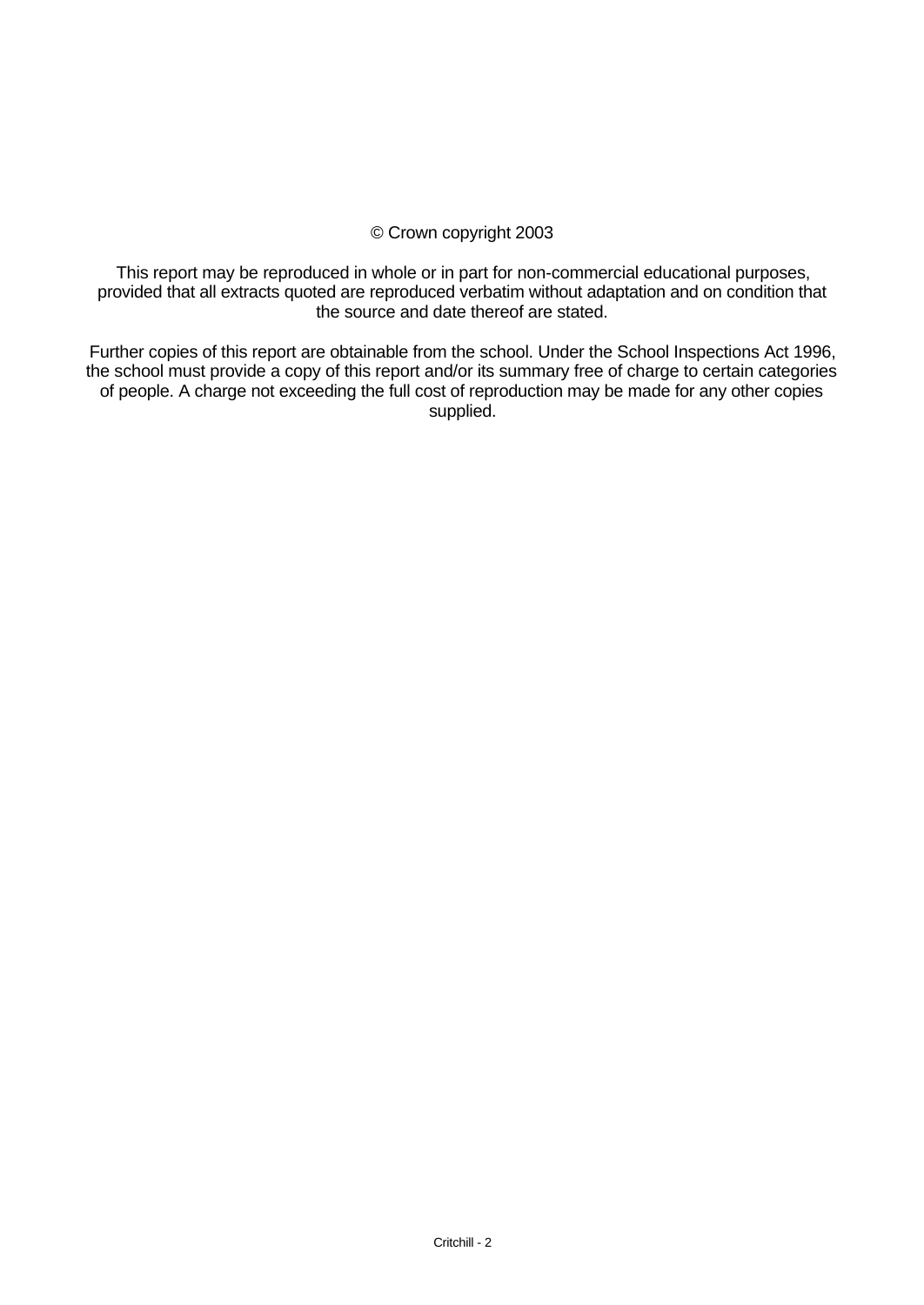# **INFORMATION ABOUT THE SCHOOL**

| Type of school:              | Special              |
|------------------------------|----------------------|
| School category:             | Community            |
| Age range of pupils:         | $2 - 16$             |
| Gender of pupils:            | Mixed                |
| Number on roll:              | 50                   |
| School address:              | Nunney Road<br>Frome |
| Postcode:                    | Somerset<br>BA11 4LB |
| Telephone number:            | 01373 464148         |
| Fax number:                  | 01373 453481         |
| Appropriate authority:       | Governing Body       |
| Name of chair of governors:  | Mr Philip Ledbury    |
| Date of previous inspection: | February 1998        |

# **CHARACTERISTICS OF THE SCHOOL**

Critchill School is a day special school for pupils aged 2-16 with a wide range of learning difficulties including; moderate, severe, profound and multiple learning difficulties and autism. The school is situated on the outskirts of Frome. About 48 percent of pupils come from socially disadvantaged backgrounds, although all backgrounds are represented. There are no pupils who are learning English as an additional language. There are 50 pupils on roll, 11 of whom attend mainstream schools and are dual registered. There have been very few children in the Foundation Stage of learning for several years. The levels of knowledge, skills and understanding of pupils when they join the school are well below average. The school acts as a special educational needs learning support centre providing very good inclusion opportunities for pupils with advice and support to mainstream staff. The school has successfully achieved Investors In People status and has a number of productive links with the wider community such as the Frome Community Learning Partnership, Shepton Mallet Community Learning Partnership and the Family Learning Programme.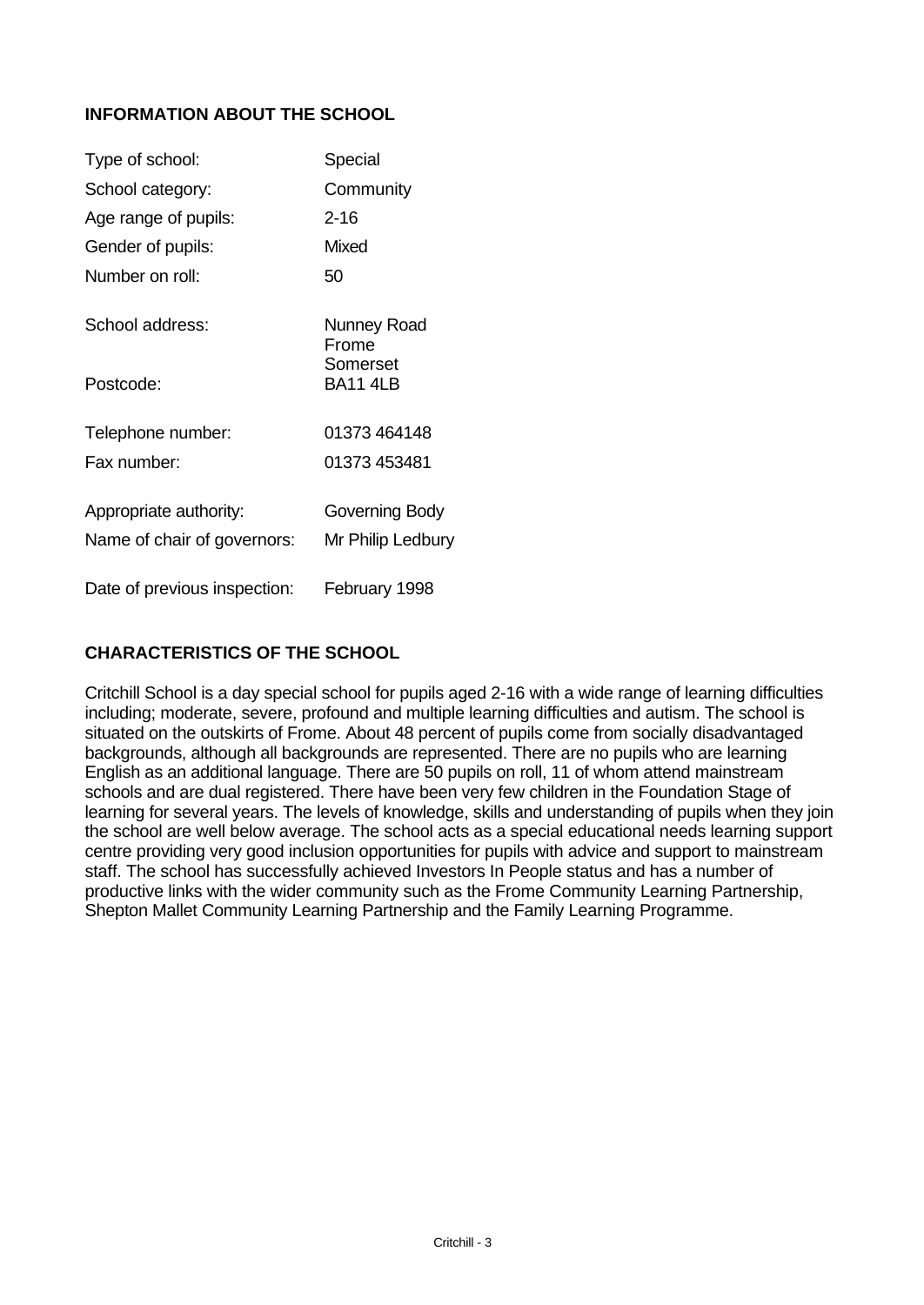# **INFORMATION ABOUT THE INSPECTION TEAM**

| Members of the inspection team |                      | <b>Subject responsibilities</b> |                                             |
|--------------------------------|----------------------|---------------------------------|---------------------------------------------|
| 23886                          | Declan McCarthy      | Lead inspector                  | Science                                     |
| 19639                          | <b>Gill Anderson</b> | Lay inspector                   |                                             |
| 17260                          | Jennifer Taylor      | Team inspector                  | English                                     |
|                                |                      |                                 | French                                      |
|                                |                      |                                 | Physical education                          |
| 16747                          | Alan Jones           | Team inspector                  | Special educational needs                   |
|                                |                      |                                 | <b>Mathematics</b>                          |
|                                |                      |                                 | Information and communication<br>technology |
|                                |                      |                                 | Citizenship                                 |
| 23300                          | <b>Lily Evans</b>    | Team inspector                  | Art and design                              |
|                                |                      |                                 | Design and technology                       |
|                                |                      |                                 | Geography                                   |
|                                |                      |                                 | History                                     |
|                                |                      |                                 | <b>Music</b>                                |
|                                |                      |                                 | Religious education                         |

The inspection contractor was:

Serco QAA

Herringston Barn **Herringston Dorchester** Dorset DT2 9PU

Any concerns or complaints about the inspection or the report should be made initially to the inspection contractor. The procedures are set out in the leaflet *'Complaining about Ofsted Inspections'*, which is available from Ofsted Publications Centre (telephone 07002 637833) or Ofsted's website (www.ofsted.gov.uk).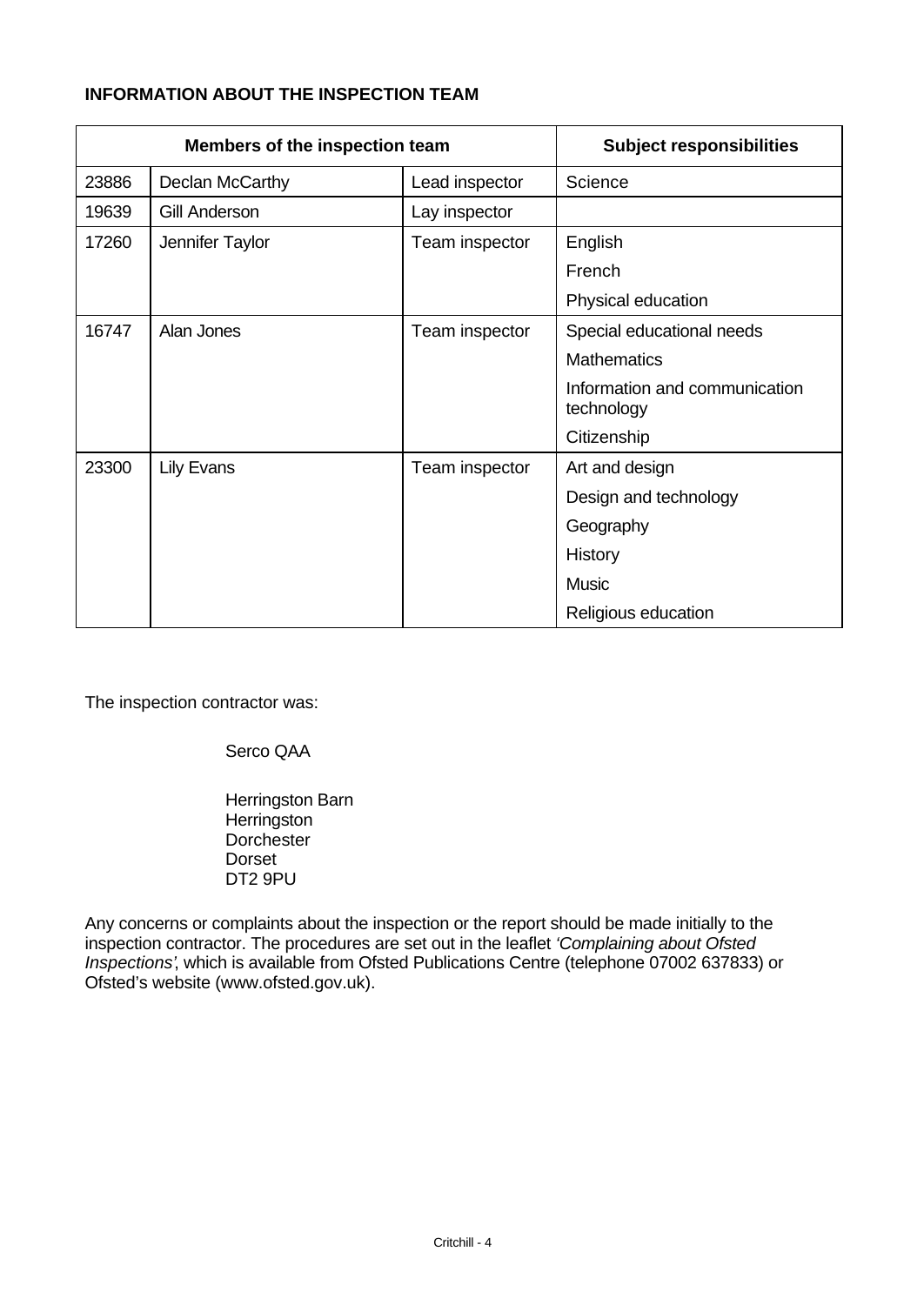# **REPORT CONTENTS**

|                                                                                                                                    | Page |
|------------------------------------------------------------------------------------------------------------------------------------|------|
| <b>PART A: SUMMARY OF THE REPORT</b>                                                                                               | 6    |
| <b>PART B: COMMENTARY ON THE MAIN INSPECTION FINDINGS</b>                                                                          |      |
| <b>STANDARDS ACHIEVED BY PUPILS</b>                                                                                                | 8    |
| Standards achieved in areas of learning, subjects and courses                                                                      |      |
| Pupils' attitudes, values and other personal qualities                                                                             |      |
| <b>QUALITY OF EDUCATION PROVIDED BY THE SCHOOL</b>                                                                                 | 10   |
| Teaching and learning<br>The curriculum<br>Care, guidance and support<br>Partnership with parents, other schools and the community |      |
| <b>LEADERSHIP AND MANAGEMENT</b>                                                                                                   | 14   |
| THE OUTREACH SERVICE AND LEARNING SUPPORT CENTRE                                                                                   | 15   |
| <b>PART C: THE QUALITY OF EDUCATION IN SUBJECTS AND COURSES</b>                                                                    | 17   |
| AREAS OF LEARNING IN THE FOUNDATION STAGE                                                                                          |      |
| SUBJECTS IN KEY STAGES 1, 2, 3 and 4                                                                                               |      |
| <b>PART D: SUMMARY OF THE MAIN INSPECTION JUDGEMENTS</b>                                                                           | 27   |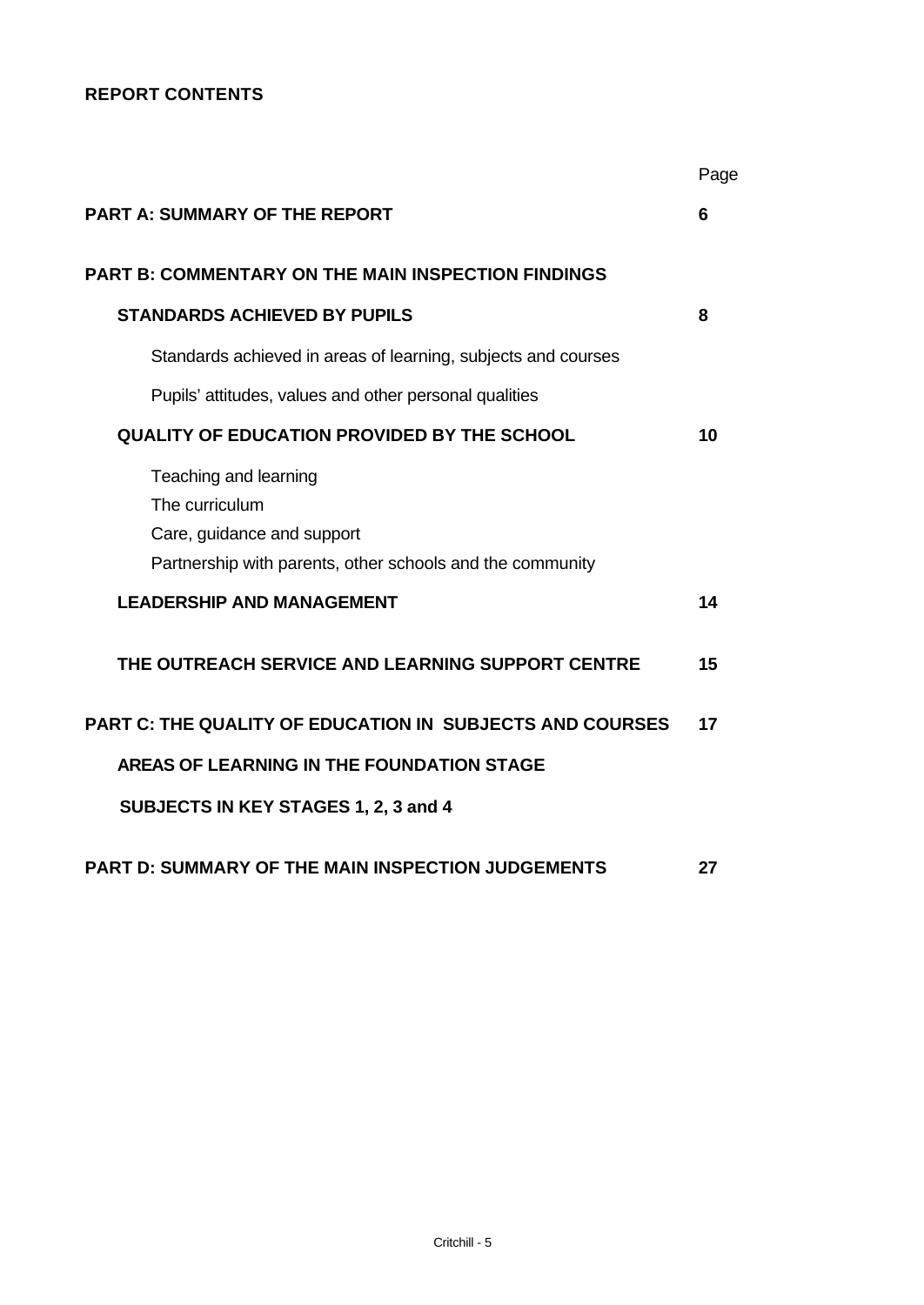## **PART A: SUMMARY OF THE REPORT**

## **OVERALL EVALUATION**

The **effectiveness** of the school is **good** and it provides good value for money. Leadership and management are good and the quality of teaching and learning is good. Pupils' achievements in English, mathematics, science and personal social and health education are good because pupils learn effectively as a direct result of good teaching and good improvements to the curriculum. Teachers match tasks, methods and approaches in teaching to particular special educational needs well and there is very effective teamwork with support assistants and therapists. As a result pupils of all backgrounds and abilities, including those with more complex and severe needs, achieve equally well and are making good progress towards the targets in their individual education plans. The work of the outreach service and the Learning Support Centre is very good, promoting inclusion and achievement very effectively.

## **The school's main strengths and weaknesses are:**

- Leadership, management and school governance are good and this has resulted in a strong team spirit throughout the school. However, the leadership role of curriculum area leaders is satisfactory as it not yet fully developed.
- Good teaching and learning, greatly enhanced by the strong teamwork with support staff and therapists, enables all pupils to reach their individual targets and achieve well in lessons, particularly in communication, speaking and listening. However pupils in Years 5 and 6 do not have sufficient teaching time in ICT, which is unsatisfactory.
- Opportunities for enriching the curriculum are very good and the wider opportunities for the oldest pupils to take external examinations contribute to pupils' good achievement.
- Support to pupils, parents and mainstream schools by the outreach service and Learning Support Centre is very effective and has a strong impact on inclusion and achievement.
- There are very good links with parents and the community. Highly productive links with external agencies have led to an excellent initiative, in 'total communication' to improve pupils' learning.
- Very high quality care and very good provision for pupils' personal development ensures that pupils are happy at school, have very good relationships, and positive attitudes to their learning and behave very well.

The school is more effective than when last inspected in February 1998 when it was satisfactory. The key issues identified then have been well addressed. Leadership and management are now good. There has been good improvement in teaching, learning and the curriculum. Pupils' achievements are good because they learn well as a result of good teaching.

## **STANDARDS ACHIEVED**

| Pupils' achievement at the end | in relation to individual targets in: |                               |  |  |
|--------------------------------|---------------------------------------|-------------------------------|--|--|
| of:                            | subjects of the curriculum            | personal and social education |  |  |
| Year 2                         | Good                                  | Good                          |  |  |
| Year 6                         | Good                                  | Good                          |  |  |
| Year 9                         | Good                                  | Good                          |  |  |
| Year 11                        | Good                                  | Good                          |  |  |

*Inspectors make judgements in the range: excellent; very good; good; satisfactory; unsatisfactory; poor; very poor.*

**Achievement** is **good** overall. Pupils in all year groups are achieving well, particularly in language and communication skills and working towards their individual targets. Pupils' achievements in personal development are equally good. They have good attitudes to learning and their achievement over a longer period at school is good. By the time they are ready to leave in Year 11, every pupil has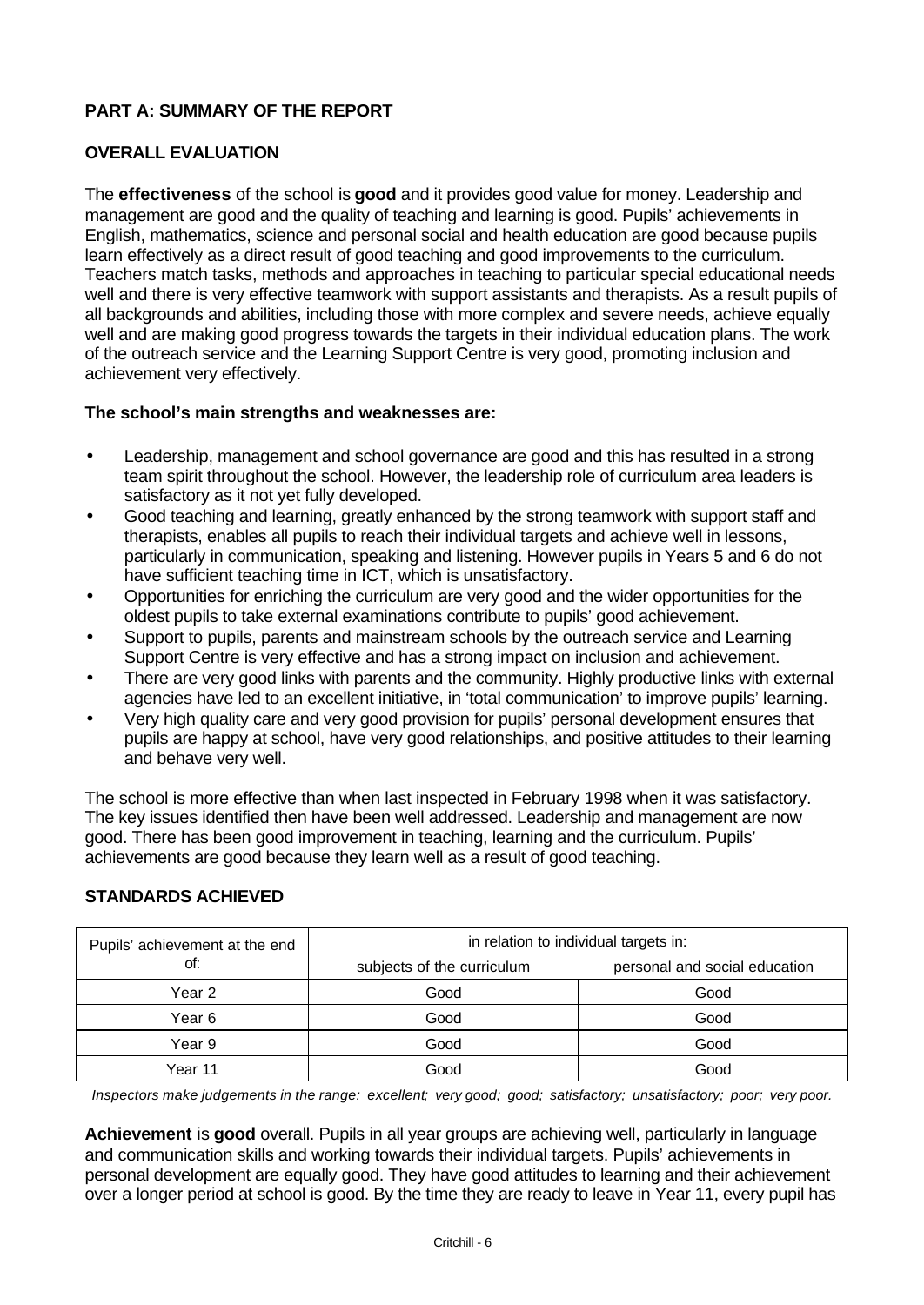the opportunity to enter for at least one external examination, demonstrating good achievement since they first joined the school. Pupils' achievements in ICT are unsatisfactory in Years 5 and 6 because they have insufficient teaching time. No judgements are made on achievement in the Foundation Stage, as there are too few pupils for judgements to be reliable.

**Pupils' personal qualities**, including **their spiritual, moral, social and cultural development**, are **very good** and result in very good relationships, good attitudes and good behaviour. Pupils enjoy school, work hard and are keen to please staff. Attendance and punctuality are satisfactory.

# **QUALITY OF EDUCATION**

**The quality of education provided by the school is good.** Overall **teaching** is **good** throughout the school and as a result pupils' **learning** is **good**. The strong teamwork between teachers, support staff and therapists ensures that all groups of pupils achieve equally well. The use of assessment to check and record pupils' progress and set individual targets for pupils is good.

The curriculum is good with very good emphasis on communication, speaking and listening. There are improved opportunities for accreditation, a very good work related programme and a very good range of activities outside the normal school day. The school provides very good care for its pupils. Collaboration and partnership with parents and outside agencies are very good, enhancing pupils' learning.

# **LEADERSHIP AND MANAGEMENT**

**Leadership and management are good.** Leadership of the headteacher and senior managers is good. Through their shared vision and commitment good improvements to the curriculum, teaching and learning have materialised. Management is good overall with a clear focus on self-evaluation. The work of the governing body is good. They are very supportive, have a clear strategic overview and a good understanding of the school's strengths and weaknesses. However, management by curriculum area leaders is not yet fully developed because only informal arrangements for monitoring their subjects are in place. Leadership of outreach provision is very good.

# **PARENTS' AND PUPILS' VIEWS OF THE SCHOOL**

**Parents** support the school strongly and view it very positively. **Pupils** are proud of their school and have a great deal of respect for staff.

# **IMPROVEMENTS NEEDED**

The most important things the school should do to improve are:

- Raise pupils' achievements in ICT in Years 5 and 6 by providing more opportunities for them to use computers and acquire new skills.
- Fully develop the monitoring role of subject leaders, particularly in teaching and learning, pupil progress, provision for personal development and the use of assessment within subjects.

And to meet statutory requirements:

• Monitor the implementation of the school's Race Policy and report the findings to parents.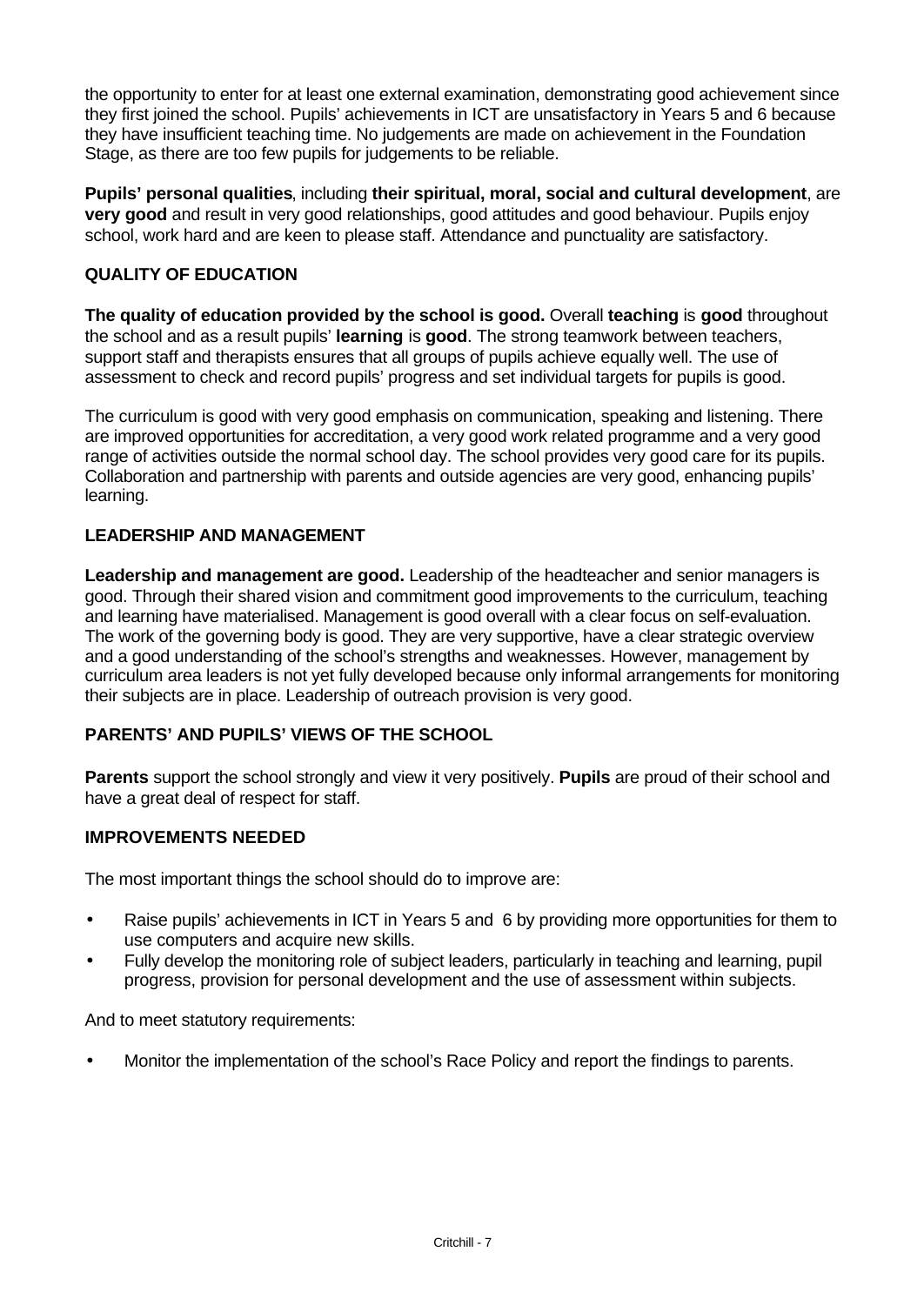## **PART B: COMMENTARY ON THE INSPECTION FINDINGS**

## **STANDARDS ACHIEVED BY PUPILS**

#### **Standards achieved in areas of learning, subjects and courses**

Achievement is good overall. Pupils in all year groups are achieving well, particularly in language and communication skills, and working towards their individual targets. Pupils' achievements in personal development are equally good. They have good attitudes to learning and their achievement over a longer period at school is good. By the time they are ready to leave in Year 11, every pupil has the opportunity to enter for at least one external examination, demonstrating good achievement since they first joined the school.

#### **Main strengths and weaknesses**

- Pupils of all ages and abilities achieve equally well because teaching, learning and the curriculum focuses on their individual and particular needs.
- Pupils improve their language and communication skills because there is a greater focus on speaking and listening and more use of communication aids.
- Pupils achieve well by the time they leave school because they have developed good attitudes to learning and there are more opportunities for them to participate in external examinations.
- Although pupils in Years 7 to 11 achieve well in ICT, pupils in Years 5 and 6 do not have sufficient teaching time in ICT.

- 1. The vast majority of pupils are making good progress towards their individual targets in literacy, numeracy and personal development because teachers plan sequences of lessons more effectively to take account of individual pupil needs, making good use of assessment information. The school's own self-evaluation and detailed analysis of pupils' achievements show that pupils in all year groups and of all abilities achieve equally well as measured in small steps assessments known as 'P' Scales, including those with profound and multiple learning difficulties. The targets set for pupils are based on current assessment information, they are challenging and matched carefully to the individual needs of pupils. Pupils are improving their language and communication skills as they move through the school because teachers, therapists and support staff work closely together to ensure that language and communication is thoroughly taught with the consistent use of signing, picture symbols and electronic aids such as switches. Within subjects taught, there is a much greater emphasis on speaking and listening, which has also contributed very positively to the development of pupils' language skills. The school's targets, which are more challenging each year, for English, mathematics and science have been appropriately met.
- 2. Pupils are achieving well in English, mathematics, science and personal development throughout the school because teaching is mainly good and often very good. This has a good impact of their learning and as a result many pupils make enough progress to transfer to mainstream schools. There are currently 11 pupils who are successfully integrated into local schools and another 5 pupils who are integrating on a trial basis. Pupils' achievement in ICT are good in Years 7 to 11 because teaching time is allocated for this subject each week. However pupils in Years 5 and 6 are not achieving well enough in ICT because there is no time allocated to teach ICT as a separate subject in these year groups and as a result pupils do not acquire enough computer skills. However these pupils become familiar with the use of computers when used to support their learning in other subjects. In other subjects, pupils are achieving well, except in a few physical education lessons seen during the inspection where more able pupils within lower attaining groups were not sufficiently challenged. Pupils are achieving well in French and although pupils with severe or profound and multiple learning difficulties do not receive French lessons, they do participate fully and appropriately as part of the school community, in the links with the French school.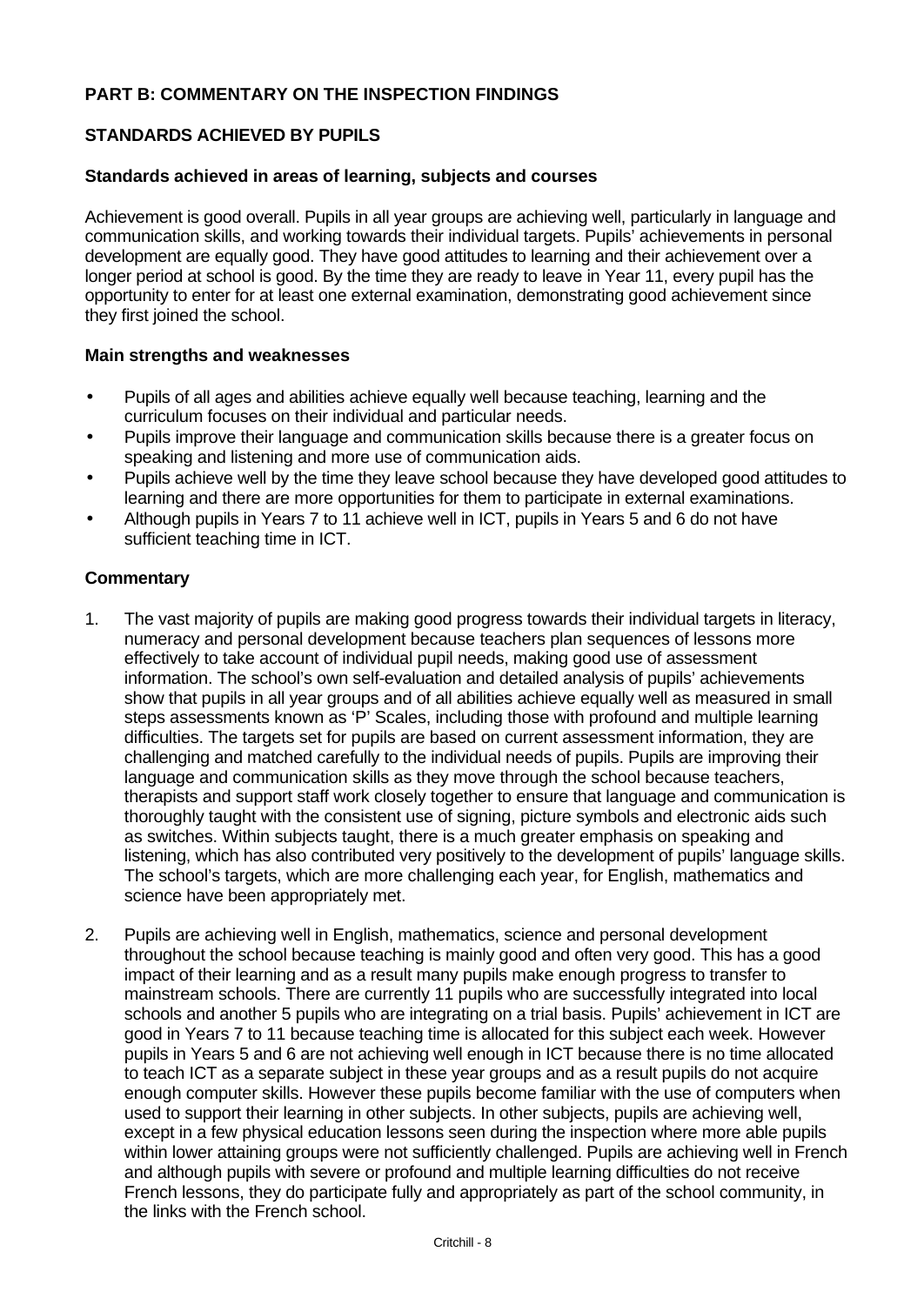- 3. Pupils in all year groups are achieving well against their individual targets in personal social and health education. By the time they leave school, pupils with profound multiple learning difficulties and those with autistic spectrum disorder respond more appropriately in groups and are learning to share. Pupils with severe learning difficulties understand issues surrounding puberty and sexual behaviour and pupils with moderate learning difficulties communicate and participate with a better understanding of responsible action.
- 4. Pupils in Years 10 and 11 build on their prior achievements as they move through the school. More pupils now take a wider range of external examination courses than at the time of the last inspection, including Certificates of Achievement in English, mathematics, science, ICT and French. Four pupils also achieved the Bronze Youth Award. Almost all pupils move on to further education when they leave school, demonstrating good achievement over time, since they entered school. The school successfully ensures that all pupils are on course to achieve at least one external examination award by the end of Year 11.

# **Pupils' attitudes, values and other personal qualities**

Pupils' personal qualities, including their spiritual, moral, social and cultural development, are very good and result in very good relationships, good attitudes and good behaviour. Pupils enjoy school, they work hard and are keen to please staff. Attendance and punctuality are satisfactory.

# **Main strengths and weaknesses**

- The school minimizes the negative impact on achievement of absence through good tailor made initiatives, for example home tuition.
- Very good provision for spiritual, moral, social and cultural development is embedded in the school curriculum and the life of the school, enhancing all areas of its work and the achievement of pupils.
- The school is beginning to identify the problems but needs to tighten up the whole procedures for recording and following up absence.
- The Race Relations policy needs to be fully adopted to contribute effectively to pupils' personal development.

# **Commentary**

5. The attendance of pupils is satisfactory when dual registration and long-term sickness is taken into account. Pupils are punctual at the start of the school day although some slippage can occur later. There is good liaison with the local education authority to ensure that the school can provide home support to pupils with long-term sickness.

## *Attendance in the latest complete reporting year (81.6%)*

| Authorised absence |      | Unauthorised absence |     |
|--------------------|------|----------------------|-----|
| School data        | 15.1 | School data          | າ າ |
| National data      | 5.4  | National data        | J.5 |

*The table gives the percentage of half days (sessions) missed through absence for the latest complete reporting year.*

6. The high quality of spiritual, moral, social and cultural development was seen in an assembly: an excellent quiet ethos was generated through high level teaching skills and good use of resources. The very good provision for spiritual, moral, social and cultural development leads to good attitudes and behaviour, good achievement and low levels of exclusion.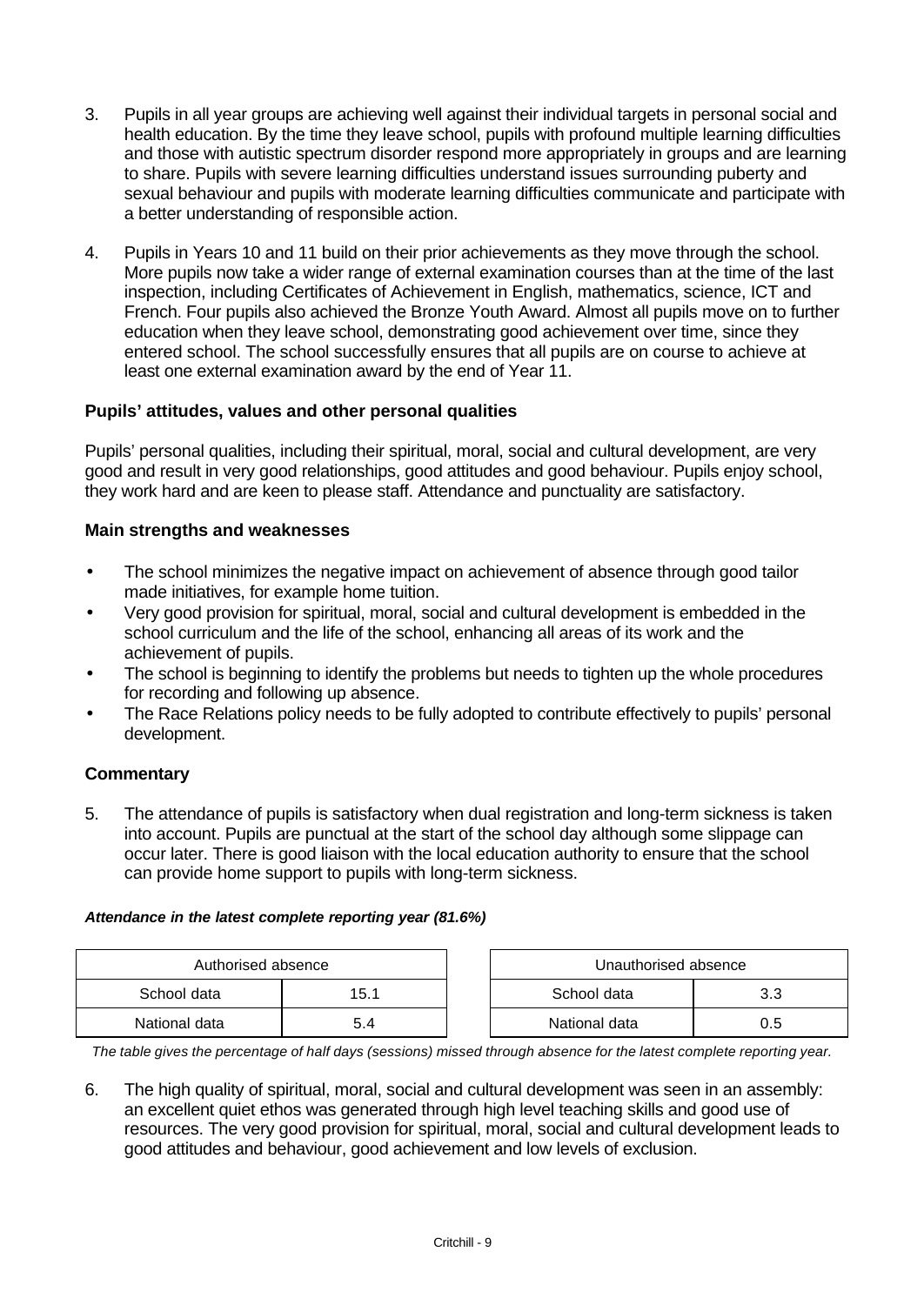#### *Ethnic background of pupils Exclusions in the last school year*

| Categories used in the Annual School Census |  | No of pupils<br>on roll |  | Number of<br>fixed period<br>exclusions | Number of<br>permanent<br>exclusions |
|---------------------------------------------|--|-------------------------|--|-----------------------------------------|--------------------------------------|
| White - British                             |  | 57                      |  |                                         |                                      |

7. Pupils' very good relationships with others and their personal development reflects the very good ethos of the school. Pupils were encouraged to think about how important they are to each other and reflected and responded well. Pupils develop confidence and improve their selfesteem very well because of the very good provision for personal development. This enrichment running through school life has led to the development of very good personal qualities in pupils, and the very positive attitude they have to school life, which is reflected in their survey. There are very good opportunities to promote cultural development, for example, through the strong links with the French and German school. However the Race Relations policy has yet to be monitored and the findings of monitoring reported to parents.

## **QUALITY OF EDUCATION PROVIDED BY THE SCHOOL**

The quality of education is good. Good teaching enables all pupils to learn well, resulting in good achievement throughout the school. The school provides very good care for its pupils. Collaboration and partnership with parents and outside agencies are very good, enhancing pupils' learning.

## **Teaching and learning**

Overall teaching and learning are good throughout the school. Very good teamwork between teachers, support staff and therapists ensures that all groups of pupils achieve equally well. Very good support for teaching and learning is provided by the Learning Support Centre and Outreach Service. Assessment is good.

#### **Main strengths and weaknesses**

- The very good teamwork with support assistants and therapists in planning and support for teaching enhances the quality of pupils' learning and their achievements.
- Assessment is used well to record pupils' progress and to plan lessons which ensure a close match of tasks to pupils' different abilities.
- Very good relationships towards pupils ensure they are keen to learn, behave well in lessons and focus on their tasks.

## **Commentary**

#### *Summary of teaching observed during the inspection in 40 lessons*

| Excellent | Very good | Good     | Satisfactory | Unsatisfactory | Poor | Very Poor |
|-----------|-----------|----------|--------------|----------------|------|-----------|
|           | 18 (45%)  | 16 (40%) | 6 (15%)      |                |      |           |

*The table gives the number of lessons observed in each of the seven categories used to make judgements about lessons; figures in brackets show percentages where 30 or more lessons are seen.*

8. Pupils' learning and achievements are good because teaching throughout the school is good. There has been good improvement to teaching and learning since the last inspection, as a result of effective monitoring by senior managers. In almost every lesson seen, teachers planned effectively, making good use of assessment information to ensure that every pupil, was fully included in lesson activities, by matching tasks and resources closely to their individual needs.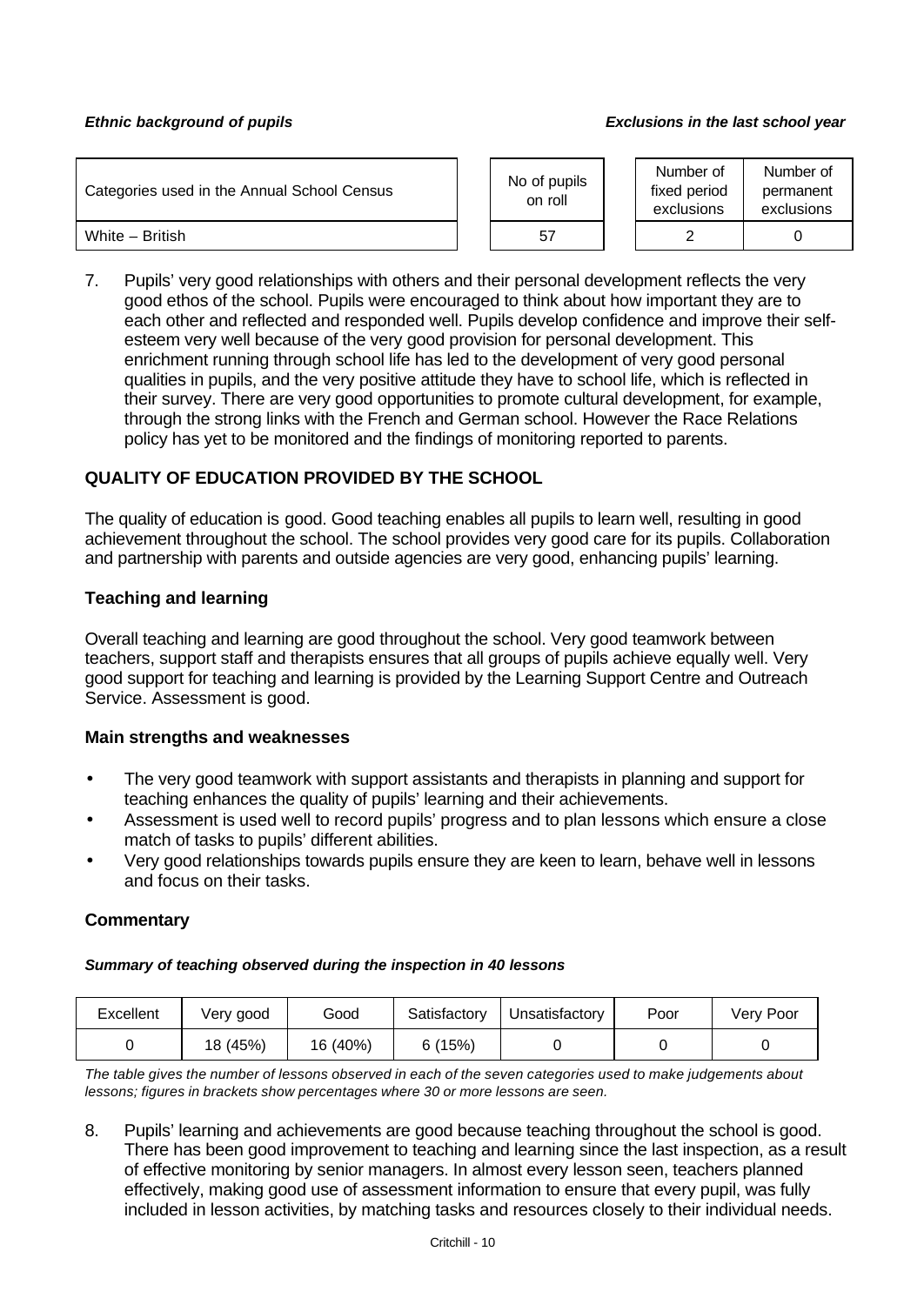Teachers take full account of pupils' individual education plans in order to build up skills gradually, and ensure that effective strategies are put in place, that ensure full access by all pupils to learning. For example, in lower ability classes, pupils with profound and multiple learning difficulties are provided with objects of reference and multi-sensory teaching approaches to stimulate awareness of a topic.

- 9. Learning support assistants and therapists make a very good contribution to teaching in lessons. This was very evident in mixed age and mixed ability classes where pupils with severe or profound and multiple learning difficulties received very good support for language and communication. Therapists also provided very good support for activities for pupils with more complex needs, in physical education lessons.
- 10. All staff have very good relationships with pupils in lessons. Teachers generate a positive atmosphere for learning with good use for encouragement, praise and ongoing feedback on how well pupils are achieving. As a result, pupils are well motivated, they concentrate, try hard and persist in the face of difficulty, show respect for others, behave well and work productively. Although pupils with more complex learning needs are reliant on teachers and support staff in lessons, teachers do their utmost to develop group learning and independence skills, by structuring their lessons carefully to enable this to happen.
- 11. Teachers promote literacy, particularly language and communication, and numeracy skills well in lessons. This facilitates access to learning and raises pupils' confidence and self-esteem. Teachers have extended their use of ICT to support teaching and learning within subjects, since the last inspection. Although this is still a developing area, in lessons where teaching was good or better, good use was made of ICT where appropriate, for example the teacher used multimedia software and imaginatively in a science lessons for pupils in Years 3 to 6 to remind them of their work on habitats. This captivated pupils who then made firm links from this earlier work to their current topic on classification. The teacher also provide opportunities for pupils to use word processing in other subjects such as English and design and technology. Pupils also use computers for research, as seen, for example, in a Year 9 religious education lesson where pupils researched Hindu gods and goddesses.
- 12. As they move through the school, teachers ensure that the level of challenge gradually increases and expectations are higher so that pupils try very hard to succeed in the targets that are set for them. As a result, the overwhelming majority of pupils succeed, many younger pupils transfer to mainstream school and the vast majority of Year 11 pupils enter further education when they leave school.
- 13. Teaching support provided by the Learning Support Centre and Outreach Service is very good and ensures that pupils who attend mainstream schools are fully included and achieve well.

# **The curriculum**

Whilst there was too little evidence to judge the quality of provision in the Foundation Stage, the curriculum for pupils in Years 1 to 11 is good. There are very good opportunities for enrichment through high quality experiences. The school environment and materials to help pupils learn are good. There has been good improvement since the last inspection.

## **Main strengths and weaknesses**

- Very good use is made of the local community to extend pupils' learning.
- There is a rich arts programme with high quality visits and contributions made by artists and musicians.
- The learning environment is rich and stimulating and members of staff prepare very good resources to help pupils communicate and to support them in their work.
- There are many opportunities for pupils outside lessons to take part in activities and residential visits.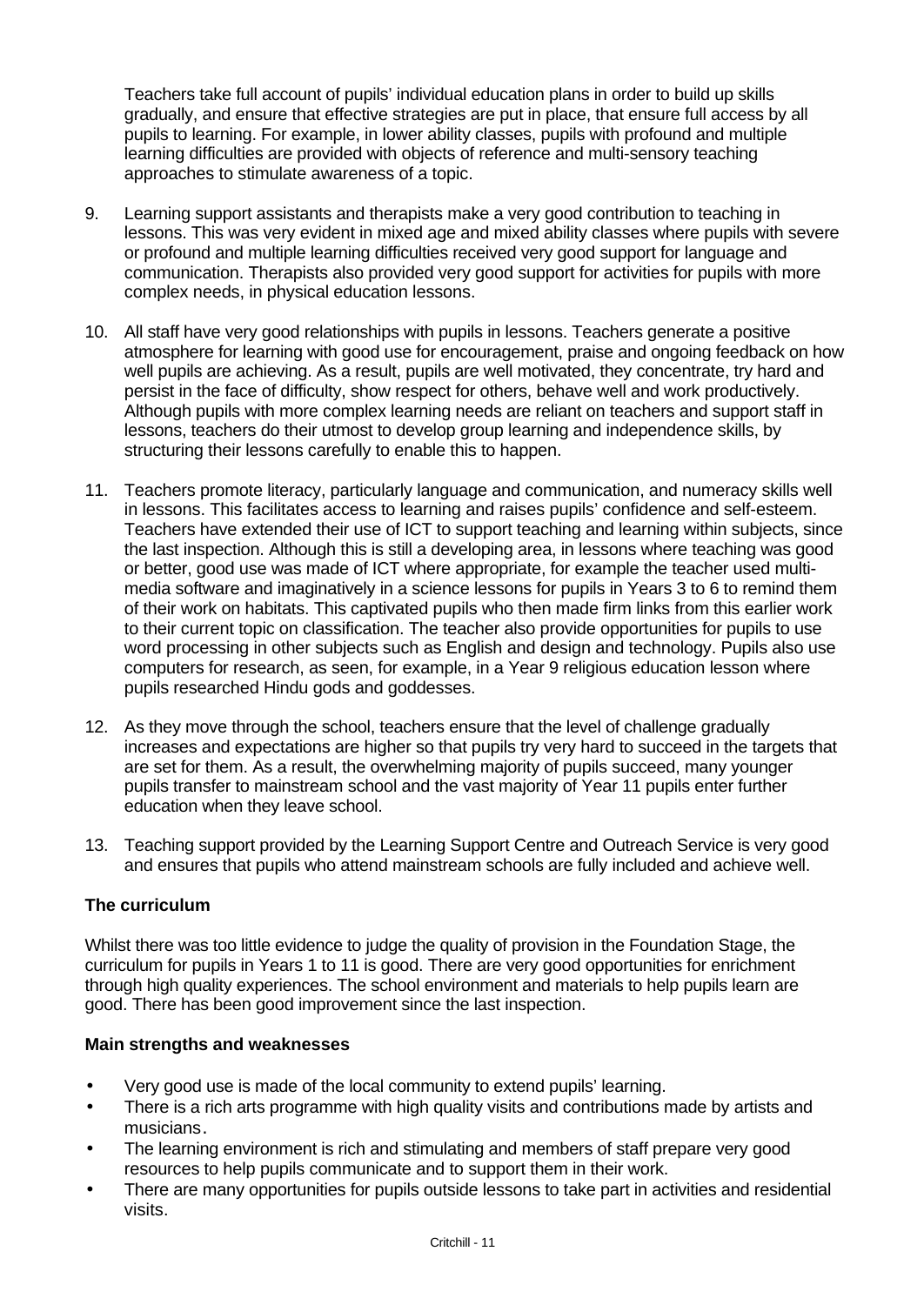- Work preparation for more able pupils is very good.
- Pupils with profound learning difficulties and some with severe learning difficulties do not have equivalent access to work experience.
- Pupils with severe or profound and multiple learning difficulties in Years 7 to 11 do not learn French, although they are equally involved with their peers in the well-established links with the French and German school.
- Information and communication technology in Years 5 and 6 do not have enough teaching time.
- There are insufficient pupils to form peer groups in some age groups. This is especially true for the youngest pupils.

- 14. Teachers are aware of the opportunities outside school to develop the curriculum and pupils' experience is enriched by very good educational visits. Pupils visited Smythwick for a science lesson during the inspection to look at habitats. They saw waterboatmen living in the pond and spiders in bushes and birds in trees. This first-hand experience helped them to remember important scientific facts.
- 15. There are very good opportunities for pupils to experience and take part in art and musical events. Most pupils participated in a performance of Sheherazade with the Bath Philharmonic orchestra recently and all pupils participated in a musical performance professionally recorded to video and DVD to celebrate the school's recent 25<sup>th</sup> anniversary.
- 16. Residential opportunities, lunchtime clubs and activities that extend beyond the school day are an important feature of the school. One of the highlights of the football year was coaching from the Football Association. Pupils also work for charity events such as a sponsored swim and Ted's Day Out. They learn about international issues through Fair Trade Fortnight and the annual exchange with schools in Germany and France.
- 17. Members of staff work hard to make sure that the school is attractive and interesting. There are many displays allowing pupils to explore and experience interesting objects, such as a real silk turban or the full range of national newspapers. These motivate pupils, who are keen to share their interest with visitors, and acts as a good resource during lessons. This broadens their interests and helps them remember what they have been taught.
- 18. Very good resources to support communication are used across the whole school. Very good use is made of digital photography to personalise records and materials. Symbol vocabulary sheets are designed for each activity, helping pupils who do not use spoken language to communicate, building language skills for pupils with autism who use the picture Communication Exchange System (PECS) and supporting independent writing and spelling for others. This is helping pupils develop very good communication skills.
- 19. Work preparation for the oldest more able pupils is very good. There is systematic building of experiences such as interviews, observing health and safety rules and timekeeping. Very good use is made of community connections to provide a wide range of work experience placements. The programme for the majority of less able pupils is limited. They take part in the elements that are judged appropriate but do not have an equivalent programme designed to be more accessible.
- 20. Some age groups are very small, especially amongst younger children. This limits opportunities to learn from other children or to develop friendships within a group children of the same age. In some group lessons, such as physical education, this limits what pupils achieve. There are not enough pupils of a similar ability to provide challenge at an appropriate level and there are too few pupils to form teams.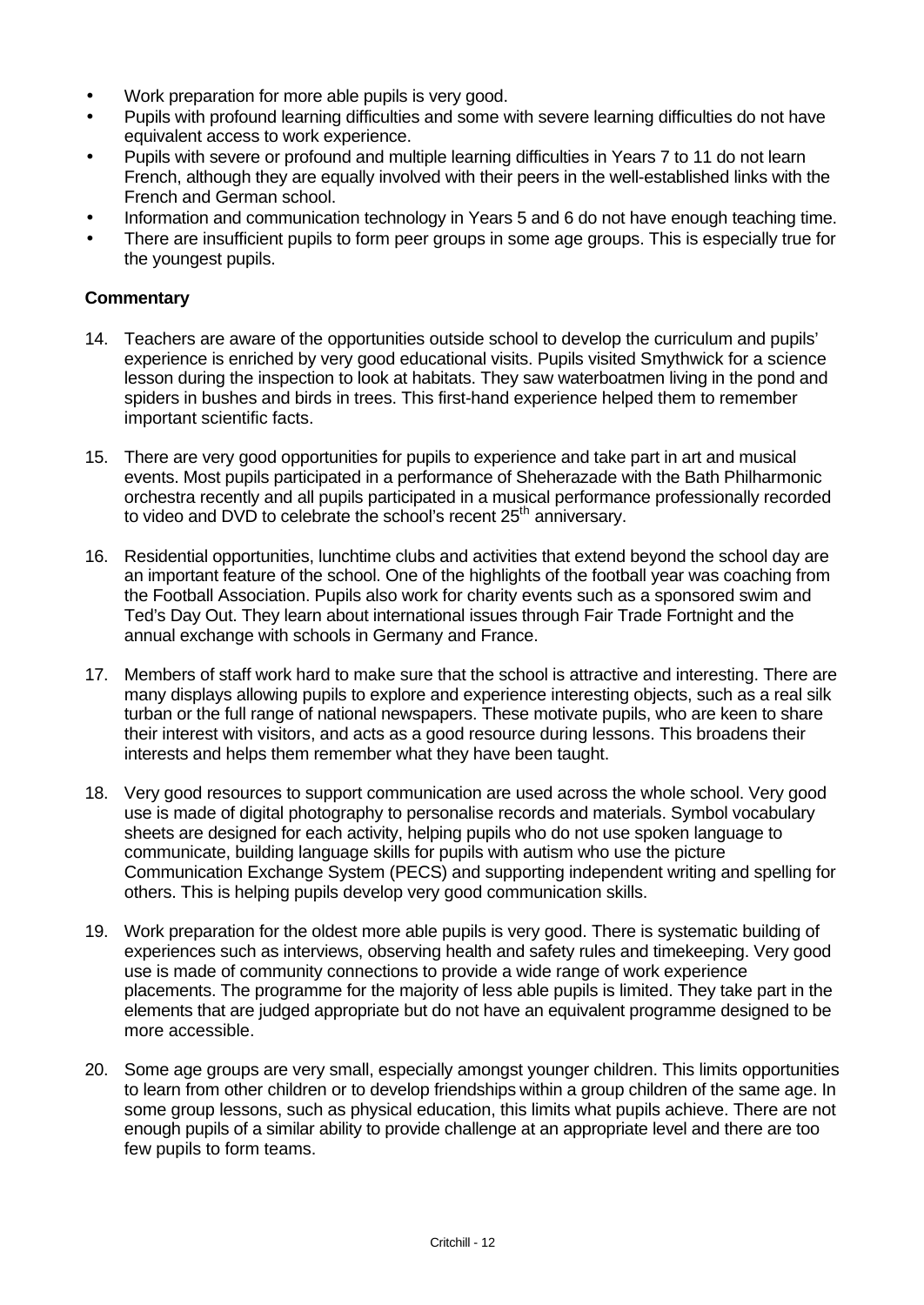## **Care, guidance and support**

The provision for pupils' care, welfare, health and safety is very good and as a result pupils feel happy and secure in school. The provision of support, advice and guidance for pupils based on the monitoring of their achievements and personal developments is good because the school knows individual pupils extremely well and tailors support to meet their needs. The involvement of pupils in the school's work is good as the school respects the pupils' views and appropriate initiatives are implemented.

## **Main strengths and weaknesses**

- Key issues identified at the last inspection have been addressed very well. Child protection procedures are very good due to the very conscientious approach of the designated person and high quality liaison with outside professionals.
- The new changing facilities are of high quality, and have been sensitively thought through, ensuring greater privacy for pupils.
- A range of appropriate and imaginative training for learning support assistants has widened their skills enabling them to give very good support to pupils.

## **Commentary**

21. This is a very caring school where the individual needs of each pupil are at the forefront of the minds of all staff, whatever their role. This is evident in the learning support staff, whose training has developed their specific knowledge of children, counselling skills and information and communication technology to help deliver courses. This ensures that they are strong team players, for example making tailor-made resources of a very high standard to meet the individual needs of pupils. Health and safety issues identified in the last report have been carefully addressed, particularly through the good leadership and management of the assistant headteacher. As a result staff are vigilant in ensuring pupils are carefully supervised and safe at all times. The needs of pupils even before they start in the school are beginning to be addressed, for example developing their communication skills. By the time they are in school, whether full time, or on dual placement, these are being addressed very well for all pupils. Through the work of the school council pupils know that their views matter as they see them being taken into account in improving school routines and facilities.

## **Partnership with parents, other schools and the community**

The school has very good links with parents and the local community which have a very positive impact on the achievement of pupils. There is very good support for parents because the school listens to them carefully. The impact of school services, particularly speech therapy and outreach, is of very high quality. The school's links with other schools and colleges are also a strength and make a very good contribution to the learning of all pupils, particularly those on dual placements.

#### **Main strengths and weaknesses**

- The school does all it can to develop excellent initiatives to empower parents as partners in their child's learning.
- The school has highly productive links with external organizations and has capitalized on its excellent working with Somerset Total Communication to improve pupils' learning and their parents' involvement.
- Learning support assistants are benefiting from specialized training, which enables them to make a very valuable contribution to the school's partnership with schools and parents. Their inclusion expertise makes a particularly valuable contribution to dual placements.
- Links with the community are very good because the school knows how to harness these to enrich its work to the full, for example through work experience initiatives it has won the Business Education Partnership Award on more than one occasion.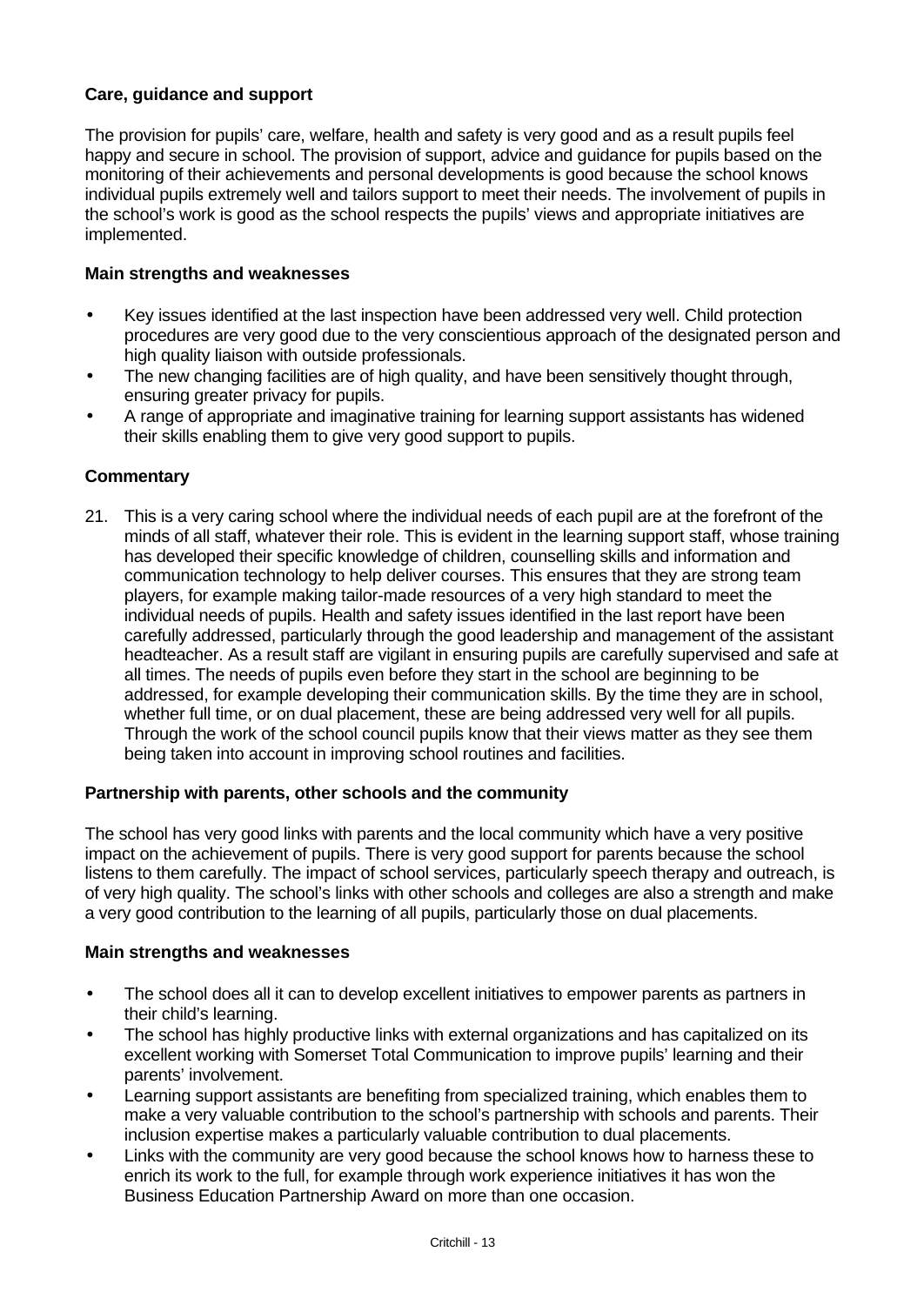## **Commentary**

- 22. The school listens to parents very well and does all it can to take into account their wishes whilst addressing the best interests of the child. The school has very effective strategies to enable all parents who are able to support their child's learning in meaningful ways.
- 23. Excellent working, through the speech therapist with the Somerset Total Communication initiative is empowering parents and pupils by recognizing that communication is the key to learning. The aim, which is beginning to be achieved, is to ensure that all people with total communication needs in the county, have a consistent and coherent approach to meeting them throughout their lives and in all environments. The school has been energetic and enthusiastic in adopting this and the community is responding well. This is an exemplary approach to inclusion and ensures communication skills between parents and pupils are extended.
- 24. The Federation of local schools is a very good model of a community learning partnership which, through the special educational needs co-ordinators is enhancing the learning of pupils whether through access to other professionals or widening the experiences of pupils. Local fundraising has raised £110,000 for the hydrotherapy pool.

## **LEADERSHIP AND MANAGEMENT**

Leadership and management are good overall. Leadership of the headteacher and senior managers are good. Management and school governance are good.

#### **Main strengths and weaknesses**

- The headteacher and deputy head and senior management team provide good leadership for the whole staff. Their shared vision and commitment have ensured good improvements to the curriculum, teaching and learning.
- Very good management by senior staff, particularly monitoring of teaching and learning and the analysis of pupil performance, has enabled the clear setting of well-chosen priorities for improvement and challenging whole school targets for pupils' achievements.
- Subject leaders have a clear vision of how to develop and improve their subjects although they have not all yet fully developed their monitoring roles.
- Governors provide very good strategic support for the school and have a good knowledge of the school's strengths and weaknesses. Although they ensure that most statutory requirements are met, they have yet to monitor the implementation of the Race Equality policy and report their findings to parents.

## **Commentary**

25. The headteacher's good and purposeful leadership and ability to motivate staff have led to the establishment of a highly effective senior management team. The deputy head provides equally good leadership and has inspired staff in the development of their subjects. The assistant heads are equally effective in their day-to-day management responsibilities and share the same vision and commitment for improvement as the headteacher and deputy head. Their combined team skills have resulted in good improvements to the curriculum, teaching and learning since the last inspection, the successful award of Investors In People status, the development of strong partnership links with schools and the local community and the pursuit of a number of initiatives, such as Business Education Partnership and the excellent Family Learning Programme. These strong features of the school's work plus the very good work of the Learning Support Centre are significant aids to pupils' achievements and are very effective in promoting inclusion throughout the school. Furthermore, the planned development of the hydrotherapy pool as a community resource should further strengthen links within the community.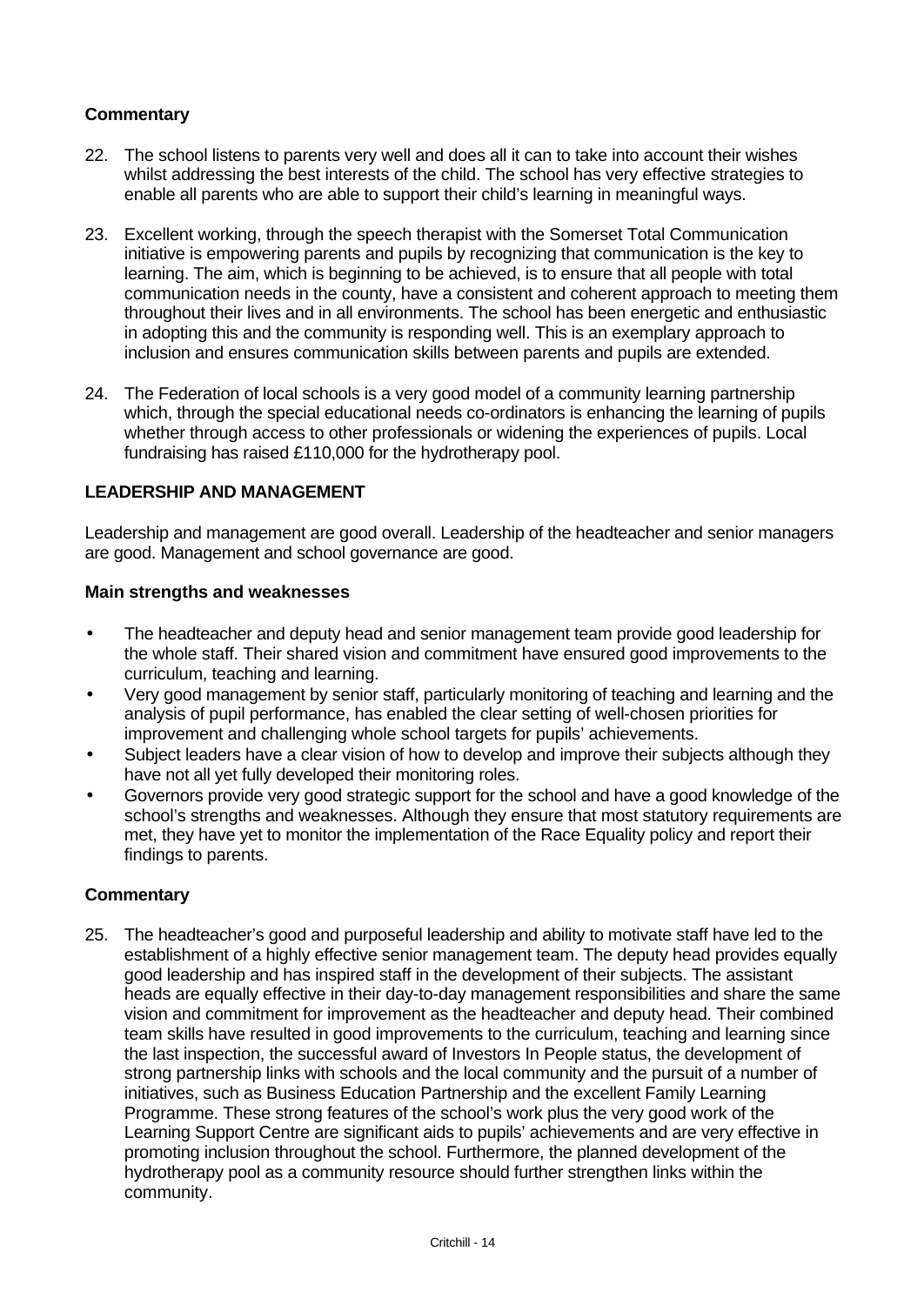- 26. Overall, management throughout the school is good. The very good management by senior staff has led to more regular and systematic monitoring of teaching and learning and resulted in a much higher proportion of good and better teaching in lessons and good arrangements for staff development and induction of new staff. The ongoing year-on-year analysis of pupil performance, by senior managers has led to an effective school development plan with well chosen priorities for improvement and raising pupils' achievements. As a result, through careful management, the school continues to improve each year. For example, in setting more challenging targets for raising standards.
- 27. Subject leaders have a clear vision of how to develop and improve their subjects through wellconceived action plans to develop their subjects. However, they have not all yet fully developed their management roles, particularly more formal arrangements for monitoring teaching and learning. At present for most subjects, monitoring is mainly carried out through ongoing informal discussions and through the joint planning process with staff.
- 28. There has been good improvement in school governance since the last inspection, through better training, support and advice. As a result governors now provide good strategic support for the school and have a good knowledge of the school's strengths and weaknesses. They have a well-organised committee structure and are fully involved in school improvement planning. Although they ensure that most statutory requirements are met, they have yet to monitor the implementation of the Race Equality policy and report their findings to parents.

## *Financial information for the year April 2002 to March 2003*

| Income and expenditure $(E)$ |         | Balances (£)                        |         |  |
|------------------------------|---------|-------------------------------------|---------|--|
| Total income                 | 813.370 | Balance from previous year          | 103,104 |  |
| Total expenditure            | 807,674 | Balance carried forward to the next | 108,800 |  |
| Expenditure per pupil        | 14.685  |                                     |         |  |

29. Financial management is good, despite the large carry forward figure in the budget. Much of this is ear-marked funding for buildings and repairs and the school has ensured that only a relatively small percentage of this has been ear-marked as a contingency to retain adequate staffing levels. Good financial controls are in place. The school evaluates its spending decisions well and seeks to achieve best value.

# **THE OUTREACH SERVICE AND LEARNING SUPPORT CENTRE**

The support provided to pupils, parents and mainstream schools by the outreach service and Learning Support Centre is very effective, and has a strong impact on inclusion and achievement.

## **Main strengths and weaknesses**

- Leadership and management are very strong.
- Very good partnerships result in positive benefits to pupils, parents and staff.
- The scope, flexibility, responsiveness and resources are of high quality.
- The advice provided and well targeted training successfully enhance opportunities for inclusion.

## **Commentary**

30. Leadership is innovative and provides a clear vision for future developments, such as a hydrotherapy pool for the whole community. Evaluation is thorough in all aspects of the service and the centre, and they have a deservedly high reputation. Managers are committed to facilitating successful inclusion. They are confident and knowledgeable. Analytical planning and challenging targets promote pupils' progress within ambitious inclusion programmes.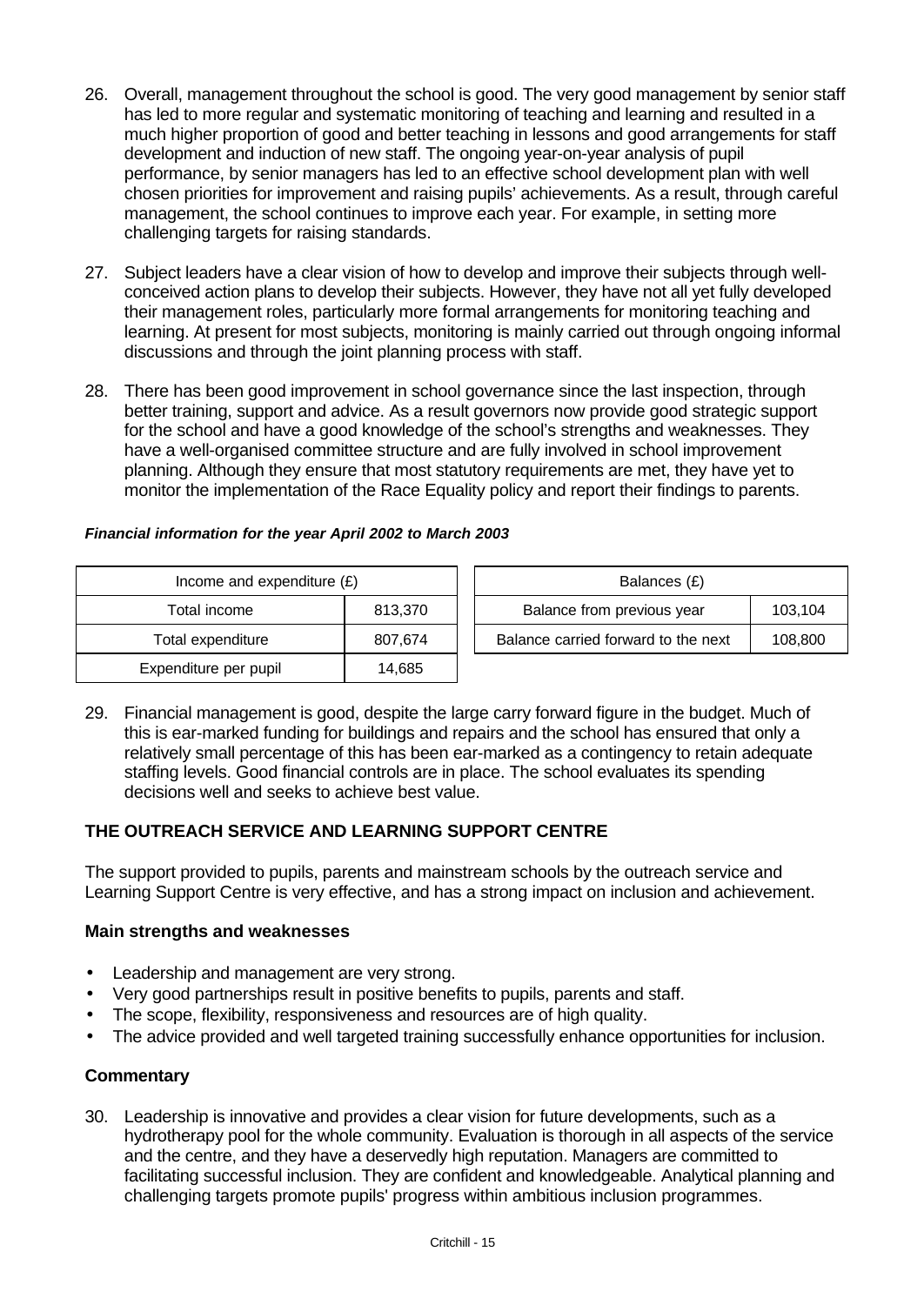- 31. Very positive relationships, excellent teamwork and highly productive dialogue result in a transfer of skills and knowledge, enabling mainstream staff to improve provision for pupils who may otherwise be excluded. Pupils gain wider curriculum and social interaction opportunities, and make progress in key skills, attendance and improving behaviour. The very positive partnership with parents aids success.
- 32. Pupils with a wide range of needs are supported in schools covering a full age range. The service and centre are reliable, very approachable and highly adaptable to changing needs. The breadth of high quality resources loaned or provided is extremely valued within the school and mainstream schools. Very pertinent and practical advice, linked to observation and working alongside mainstream staff, is well received. Locally identified training needs are very well met and highly appreciated. The work of the service and centre has promoted a strong ethos of inclusion within the local community of schools.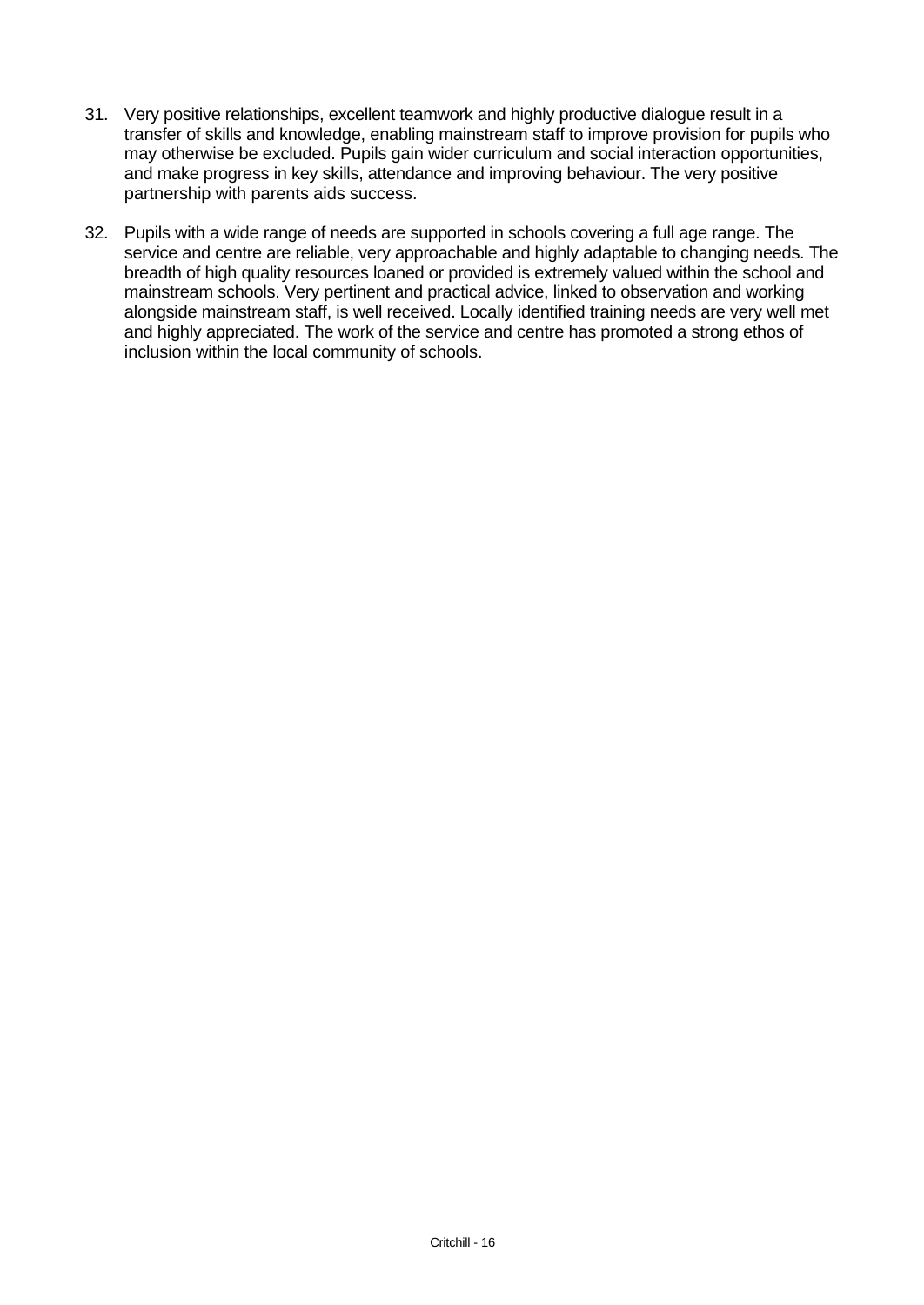## **PART C: THE QUALITY OF EDUCATION IN SUBJECTS AND COURSES**

## **AREAS OF LEARNING IN THE FOUNDATION STAGE**

This area is not reported in detail as the school has too few pupils of this age for judgements to be reliable.

## **SUBJECTS IN KEY STAGES 1, 2 3 and 4**

## **ENGLISH AND FRENCH**

## **English**

Provision in English is **good.**

## **Main strengths and weaknesses**

- Across the school pupils achieve very well in speaking and listening and achieve well in reading. Achievement is satisfactory in writing. This represents good improvement since the last inspection. Overall attainment in English is good.
- Teaching is good throughout the school. Motivating lessons are planned to address the needs of each pupil, and so pupils make good progress.
- Resources for teaching English are very good.
- Assessment is good. It is clear and helpful and guides teachers in what to teach next.
- Curriculum leadership in English is good. There has been training for all staff and the National Literacy Strategy has been implemented for all pupils from Years 1 to 11.
- Literacy and communication are well developed across the curriculum.
- The standard of planning varies from barely satisfactory to very good.
- Adults do not use consistent strategies to support pupils' reading and spelling.

- 33. Very good standards in speaking and listening are being developed by pupils being given very good opportunities to contribute and respond in most lessons. Symbol vocabulary sheets, created by classroom staff, are provided for each topic, so that there are concrete resources to support pupils with little verbal communication and those who use the Picture Exchange system. This links well to the Somerset Total Communication initiative, where a standard set of picture symbols and signs are used throughout the community. Pupils are very effectively supported to indicate symbols by pointing or looking. Adults know pupils very well and respond quickly to any communicative efforts. This encourages pupils to try even harder. Many members of staff also have good signing skills and use these very effectively to emphasise key concepts and words. Teachers of older pupils use humour and good relationship with pupils to encourage all to contribute to discussions. They teach pupils to listen to each other, so that they interact well and build on what others have said.
- 34. The curriculum leader for English has encouraged the development of a very positive 'book culture' within the school and this is making a good contribution to the development of good achievement in reading. Pupils read regularly in groups and as individuals. They enjoy stories and have access to a large collection of good quality books within school and, for older pupils, to a local larger school library. This motivates them to choose carefully and develop their own favourite genres and authors. Teachers are also using computers well to make their own book using digital photographs.
- 35. Pupils do a significant amount of recording and writing during the school day. Teachers place an appropriate emphasis on independent writing and encourage pupils to contribute and compose their own work in a range of different contexts, for example book reviews, diaries, retelling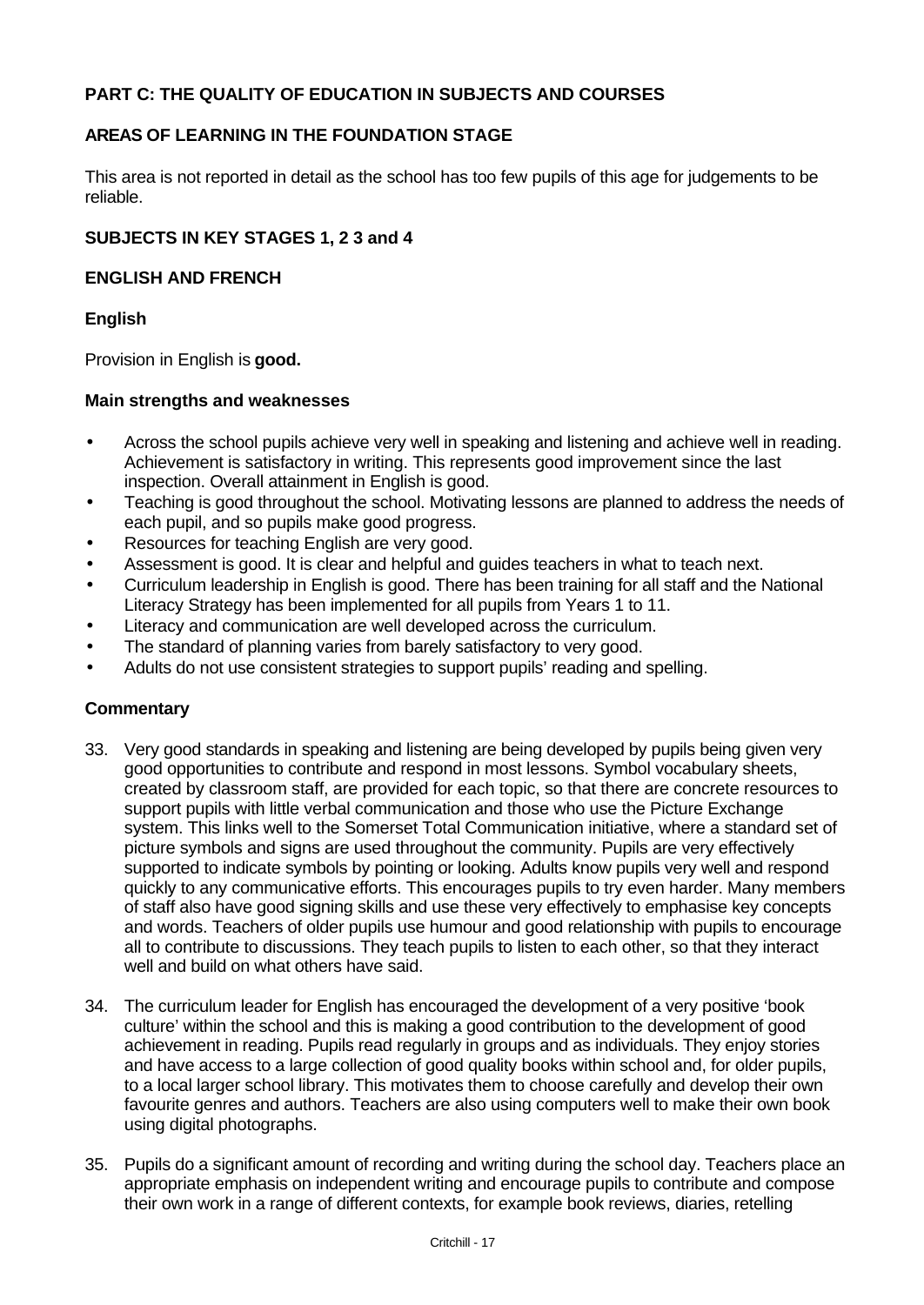stories from history, newspaper articles and poems. This build confidence and creativity. Adults, however, do not sufficiently emphasise correct and consistent phonic strategies, so opportunities to develop spelling skills are often lost, and sometimes pupils are confused by their explanations.

- 36. There is a large book stock of high quality, age-appropriate material, and teachers also make good use of a large resource library based in the school. Teachers and members of the support staff use computers and digital cameras well to produce symbol sheets, reading materials and personalised resources.
- 37. All the pupils are regularly assessed on the three aspects of English using national standards. This provides a helpful record of their progress from year to year and is helping teachers plan work at the appropriate level for each pupil. More training has been planned to ensure that all teachers are assessing pupils consistently.
- 38. The curriculum leader has worked successfully to establish the literacy strategy. More detailed monitoring of planning and teaching, with feedback to teachers, would help share the good practice within the school.

## **Language and literacy across the curriculum**

39. Literacy and language are well developed across the curriculum. For more able pupils, there are expectations that they will do some writing and reading in most lessons. For example, in a French lesson, pupils had their workbooks and pencils ready to write down new words and some, unasked, noted down other vocabulary as the teacher wrote it in the board. For a Youth Award project, older pupils have drawn and photocopied their own small graphics. They can now independently record the personal hygiene products used by each person that they interview. Symbol vocabulary sheets and PECS books are routinely used throughout the day and are particularly effective in including pupils who do not use spoken language to answer questions, direct an activity or to make a choice – for example which colour paint to use or which way to turn. Several pupils have also just received communication aids through a national scheme and adults are beginning to use these in a similar way. Teachers manage classes well and are good at facilitating discussion within the group. They are skilled at allowing pupils to talk about their own experiences and ideas, while maintaining the main flow of the lesson and not getting too far from the subject. Pupils know that their contributions are valued and listened to, and this helps them to become confident communicators. Some teachers also help pupils to think about the words that they use – for example in a French lesson pupils were encouraged to listen carefully to the words in a French phrase and see if they could think of a similar English word and to look on the label of a coffee jar for the word 'café'.

## **French**

Provision for French is **good.**

## **Main strengths and weaknesses**

- Pupils achieve well. They speak with accents that are as good as that expected in mainstream schools.
- Teaching is very good.
- The programme of work is enhanced through European exchanges.
- Resources are good and used creatively.
- More able pupils gain accreditation in French.
- Although they have a French experience, some pupils with severe learning difficulties and those with profound learning difficulties do not have regular French lessons.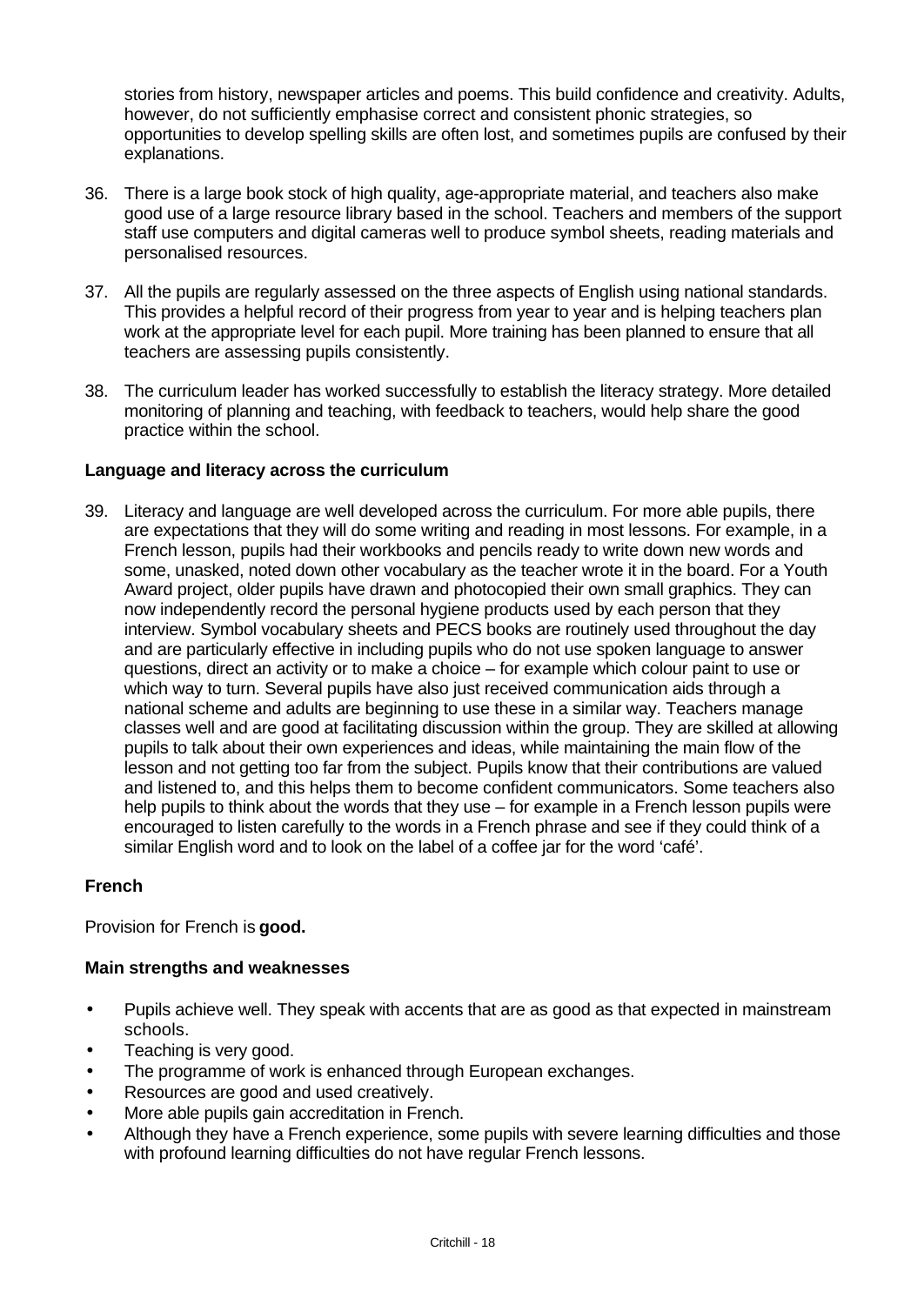# **Commentary**

- 40. In the two lessons seen, pupils were achieving very well because of very good teaching. They hear good French spoken and have many opportunities to reflect and respond to questions in French. One way that the teacher builds the confidence of younger pupils is to use phones and puppets for role-play. French is used for the majority of the lesson and understanding is built through the use of gesture, pictures and pantomime. In this way pupils learn to respond to a variety of commands and greetings. Pupils thoroughly enjoy the lessons and are keen to respond to questions and challenges. Lessons are carefully structured so that pupils practise known phrases, learn new vocabulary and then combine these in new ways. In one lesson pupils were learning 'j'aime..' and je n'aime pas…' By the end of the lesson they were using the phrases confidently in a variety of contexts. Teachers have high expectations of what pupils will achieve during the lesson and work very hard, for long lessons, to achieve this. The work that pupils do for the accredited course is good, but does not reflect the confidence and enthusiasm shown in lessons.
- 41. The school is part of a tripartite European Comenius project that links Critchill to a special school in Germany and a special school in France. Each year the schools host a residential visit for the others and pupils attend the host school for a fortnight. In this way long-term relationships are built up between pupils and schools and all the pupils in the host school benefit from meeting visitors from other countries. Pupils with significant support needs have been included in the visits.
- 42. The curriculum leader has attended useful courses and developed resources. Lessons are an hour long, so a good variety of materials and activities are needed to maintain interest and motivation. Good use is made of video, printed materials and some good vocabulary resources developed by teachers. French food and drink is also well used.
- 43. The higher attaining students in Year 11 gain accreditation in French through the Certificate of Achievement. The syllabus drives a broad and useful programme of work at an appropriate level, giving pupils recognition for their work.
- 44. The classes of pupils for severe and profound learning difficulties do not have modern foreign language lessons. However they participate equally in the links with the school in France and Germany. Similar pupils in other LEA schools make good progress in the subject and enjoy the regular opportunities for multi-sensory experiences in a different context and the chance to become familiar with the language, sounds, smells and tastes of another country.
- 45. All aspects of the taught programme in French have seen significant improvements and this is reflected in attainment and accreditation. This represents very good improvement since the last inspection.

## **MATHEMATICS**

Provision in mathematics is **good.**

## **Main strengths and weaknesses**

- Leadership and management are strong.
- Teaching is consistently good, resulting in pupils achieving well.
- Numeracy skills are promoted well in some subjects, but they are not embedded in planning across the whole curriculum.

## **Commentary**

46. Throughout the school, all pupils are achieving well in mathematics when taking account of the diversity of their special educational needs. Pupils with profound and multiple learning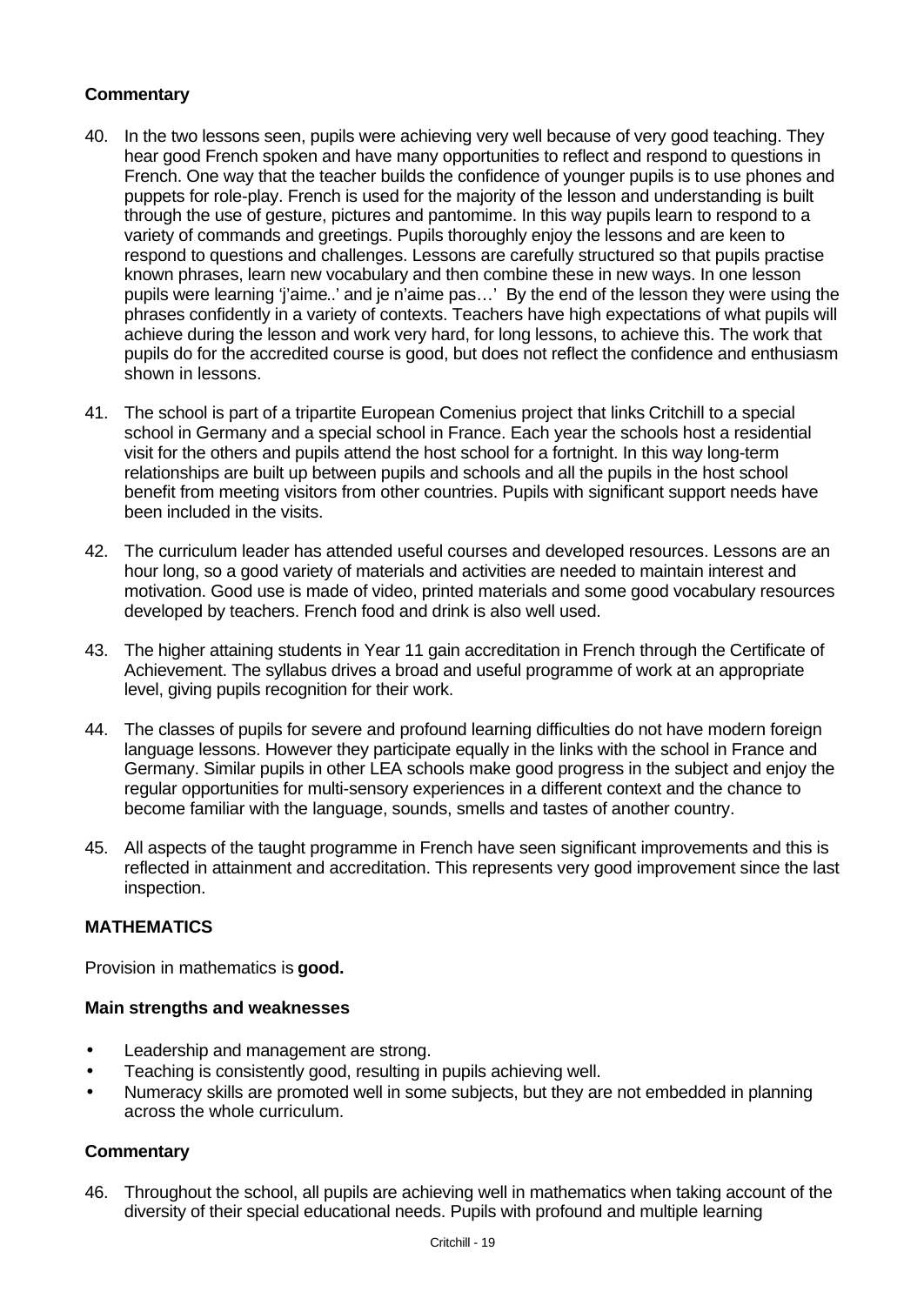difficulties are making good progress through P scale levels, and pupils with moderate learning difficulties are gaining good results year on year by the time they leave the school. All statutory targets have been met with the exception of those for Year 9. This, however, is not a significant issue due to the small group of pupils involved and the minimal difference between what was attained and the target set. Individual numeracy targets are well achieved over time.

- 47. Leadership is driving improved achievement in mathematics. Individual performance is tracked, and the effectiveness of teaching, planning, assessment and their use to meet all needs is monitored well. The strong sense of direction includes developing information and communication technology resources to support learning in numeracy. Recent initiatives have been well managed, ensuring whole school training on the National Numeracy Strategy, an emphasis on addressing the age and ability range within the school, and the enhancement of resources. Leadership has made a strong contribution to the significant improvement in pupils' progress since the last inspection.
- 48. Teaching has also improved in all age groups and particularly for pupils with profound and multiple learning difficulties or with autistic spectrum disorder. The quality of teaching is good throughout the school, with examples of very good teaching of pupils in Years 1 to 6. This has enabled all pupils to make good progress and achieve well. Teaching is interactive and maintains the pupils' interest. Effective planning facilitates access and learning for all pupils, and promotes independent learning. Numeracy targets are realistic and challenging, with pupils achieving them well. They deepen their understanding of mathematical words, and of activities such as telling the time, and using money and calculators purposefully. Teaching assistants strongly contribute to learning in mathematics, often being well deployed to support the successful meeting of individual needs, based on regular and thorough assessment. Information and communication technology is occasionally used to good effect, for example, high quality images of ten green bottles and the sound of breaking glass on an interactive whiteboard gain the attention and keen anticipation of pupils with severe learning difficulties, and extend their understanding of subtraction.

## **Mathematics across the curriculum**

49. The school recognises and plans for the need to enhance opportunities to develop numeracy across the curriculum. Although numeracy is not regularly incorporated into planning in other subjects, there are examples of good practice. Numeracy skills are particularly developed well in science, such as measuring height and weight in the health and growth lessons, and recording the number and types of insects in a mini-beast lesson. Other areas of promoting numeracy include counting steps forwards and back in a dance lesson, measurement and graph work in design and technology, and keeping time in music.

# **SCIENCE**

Provision in science is **good.**

## **Main strengths and weaknesses**

- Pupils achieve well because teaching and learning are good and they have good opportunities for investigating for themselves.
- Leadership and management are good.
- Literacy and numeracy skills are promoted well and the use of ICT is developing well.

# **Commentary**

50. Throughout the school, all pupils including those with more severe and complex needs are achieving well in science and there are no differences in the achievements of boys and girls. Pupils in Years 1 to 6 are developing a good knowledge and understanding of living and nonliving things, life cycles, the solar system, light and properties of materials. Pupils in Years 7 to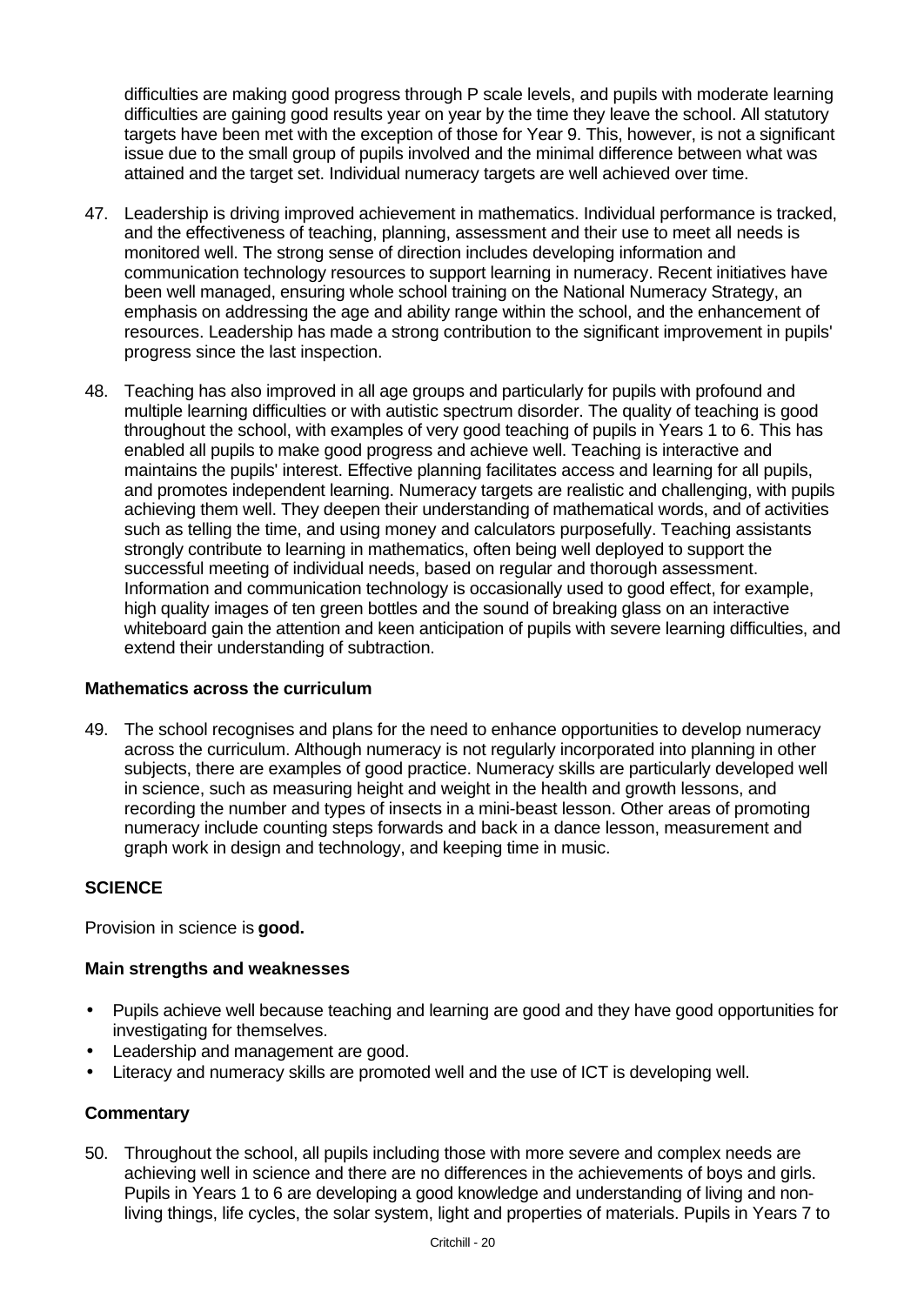9 develop further knowledge and understanding of electricity and magnetism, forces and motion and life processes such as photosynthesis. By the time they leave school, pupils in Year 11 have increased opportunities for gaining Certificates of Achievement of science. In 2003, three pupils gained the Certificate of Achievement in science, with one pupil awarded a distinction. The school's targets for science have been met and in some cases exceeded.

- 51. Teaching has also improved in all age and ability groups. The quality of teaching is good throughout the school, with examples of very good teaching of pupils in Years 3-11. This has enabled all pupils to learn effectively and achieve well. Teachers maintain the pupils' interest through very good relationships and providing them with a variety of activities. Teachers plan their lessons well to ensure all pupils are fully included in activities. Teachers ensure that all pupils have full access to learning by matching work closely to their particular abilities. Learning support assistants provide very good support in lessons, particularly in their use of signing and symbols as an aid to communication. Teachers promote literacy and numeracy well in lessons and are improving the use of computers to support teaching and learning. In all lessons, key words are written down for pupils and their meaning is discussed within the context of the topic. Speaking and listening is developed well through question and answer session and scientific writing is developed as pupils write up their investigations. Numeracy skills are well promoted through the use of standard units of measurement and recording data from investigations in tables or graphs. There is an increased use of computers, as was seen, for example, in a lesson for pupils in Years 3 to 6 where the teacher made very good use of multimedia software to record the class trip to Smythwick, where pupils observed different habitats.
- 52. Science is well led and managed by the co-ordinator, and the science curriculum has improved significantly since the last inspection, with good use made of national guidelines to ensure that all pupils in mixed year groups systematically build up their knowledge and skills year on year. There is an increasing focus on developing communication, literacy and numeracy, more use of computers and a sharper focus on practical investigation. The co-ordinator currently monitors the subject by looking at planning and discussing issues informally with staff. He now rightly plans to develop more formal systems of monitoring teaching and learning. Good systems for tracking pupils' progress are in place, which are used well to plan the next stage of learning.

# **INFORMATION AND COMMUNICATION TECHNOLOGY**

Provision in information and communication technology (ICT) is **unsatisfactory.**

## **Main strengths and weaknesses**

- There are insufficient opportunities for pupils in Years 5 and 6 to access the ICT curriculum.
- Pockets of good leadership exist, but the overall management role is underdeveloped.
- Teaching for pupils in Years 7 to 11 is very good, resulting in good achievement.
- Teaching and learning opportunities are being created by a recent growth in resources.

- 53. Pupils in Years 1 to 6 are underachieving in gaining basic keyboard and mouse skills as their curriculum entitlement has not been met. Pupils in Years 7 to 11 are making good progress within a curriculum that has broadened since the last inspection. A few pupils are able to join ICT lessons in a local mainstream school. Pupils with moderate learning difficulties are leaving school with independent basic ICT skills, and pupils provided with communication aids are learning to use them effectively.
- 54. Minimal improvement has been made since the last inspection in teaching ICT as a subject to pupils in Years 5 and 6. ICT has only been timetabled for some pupils from the beginning of the school year. Inevitably, these pupils are underachieving. They are insecure in using a computer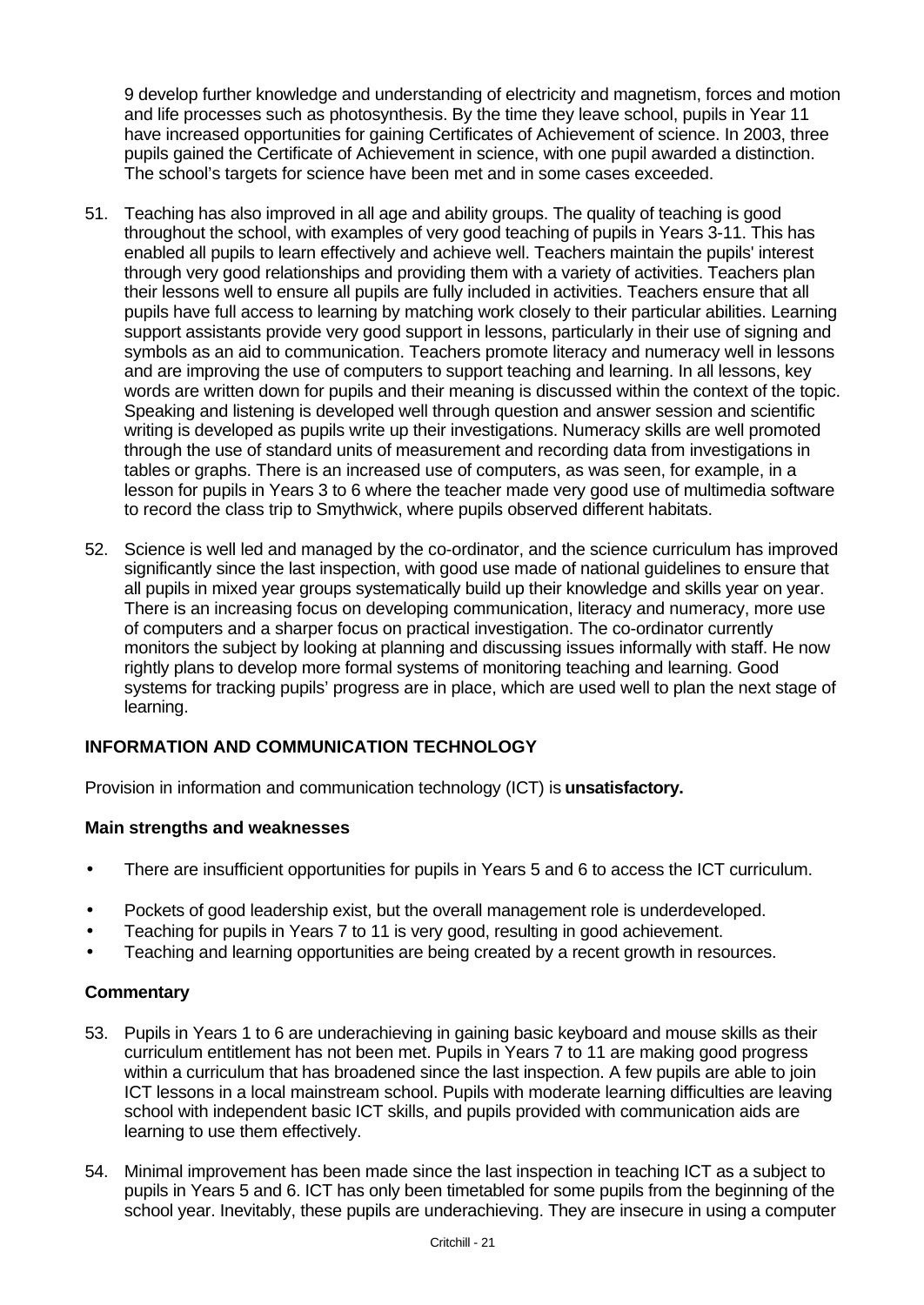when opportunities may arise in other subjects. Where teaching has started there is good planning and assessment, but at this very early stage of development there is insufficient evidence to judge impact. No work was provided for scrutiny for this group.

- 55. The lack of ICT in Years 5 and 6 indicates unsatisfactory leadership for that age group. The ICT curriculum leader provides trouble-shooting input and advice, but the management role does not include formal monitoring. There is a drive towards spreading the use of ICT for learning, access and communication across the school, and training has been well received by staff. Initiatives in using ICT and building up resources are encouraged well.
- 56. Expert teaching of ICT for pupils in Years 7 to 11 leads to good achievement. Very effective planning linked to differing abilities is backed up by very clear assessment procedures and analysis of attainment of skills. A balance of strong challenge and nurturing with very supportive relationships leads to highly motivated pupils. They concentrate, increase their independence, evaluate their work and are proud of their achievements. Progress in touch-typing skills and gaining information from the Internet are areas of particularly good progress.

## **Information and communication technology across the curriculum**

57. The school is acquiring a range of new technology. A growth in the use of communication devices is providing pupils with the greatest difficulties the opportunity to express themselves more fully. Desktop computers are being upgraded, and ten new laptops are being put into use as a mobile suite of computers. Digital cameras and video are used very effectively by staff to record work and activities, and the images are well displayed in celebration around the school. Whilst the direct use by pupils of ICT as a tool for learning is underdeveloped, teachers across the school use ICT effectively to reinforce and extend knowledge and understanding. Teachers use ICT to custom make high quality resources, and make good use of multimedia presentations and the interactive white board, especially in science, literacy and numeracy lessons.

## **HUMANITIES**

One lesson in history and three in geography were observed and evidence was gathered from very good quality displays and scrutiny of work and planning. There was not enough evidence to judge overall provision in history, but pupils achieve well because teachers adapt work suitably to meet a wide range of needs. The programme of study is mapped out well to show skills' progression through the school and pupils are routinely assessed against lesson learning objectives. There are planned visits for each unit which enhances experiences such as World War Two simulation and role play at Yeovilton Museum. Resources are very good and pupils use them appropriately to compare old with new, but the role of the curriculum manager is underdeveloped.

## **Geography**

The provision for geography is **good**.

#### **Main strengths and weaknesses**

- Good links with other subjects and planning for first-hand experiences.
- The monitoring of teaching by the curriculum manager is undeveloped.

#### **Commentary**

58. Pupils achieve well in geography and this represents satisfactory improvement since the last inspection. Teachers use very good quality resources and whenever possible give pupils firsthand experiences. The work in geography is well planned to meet the strands of the National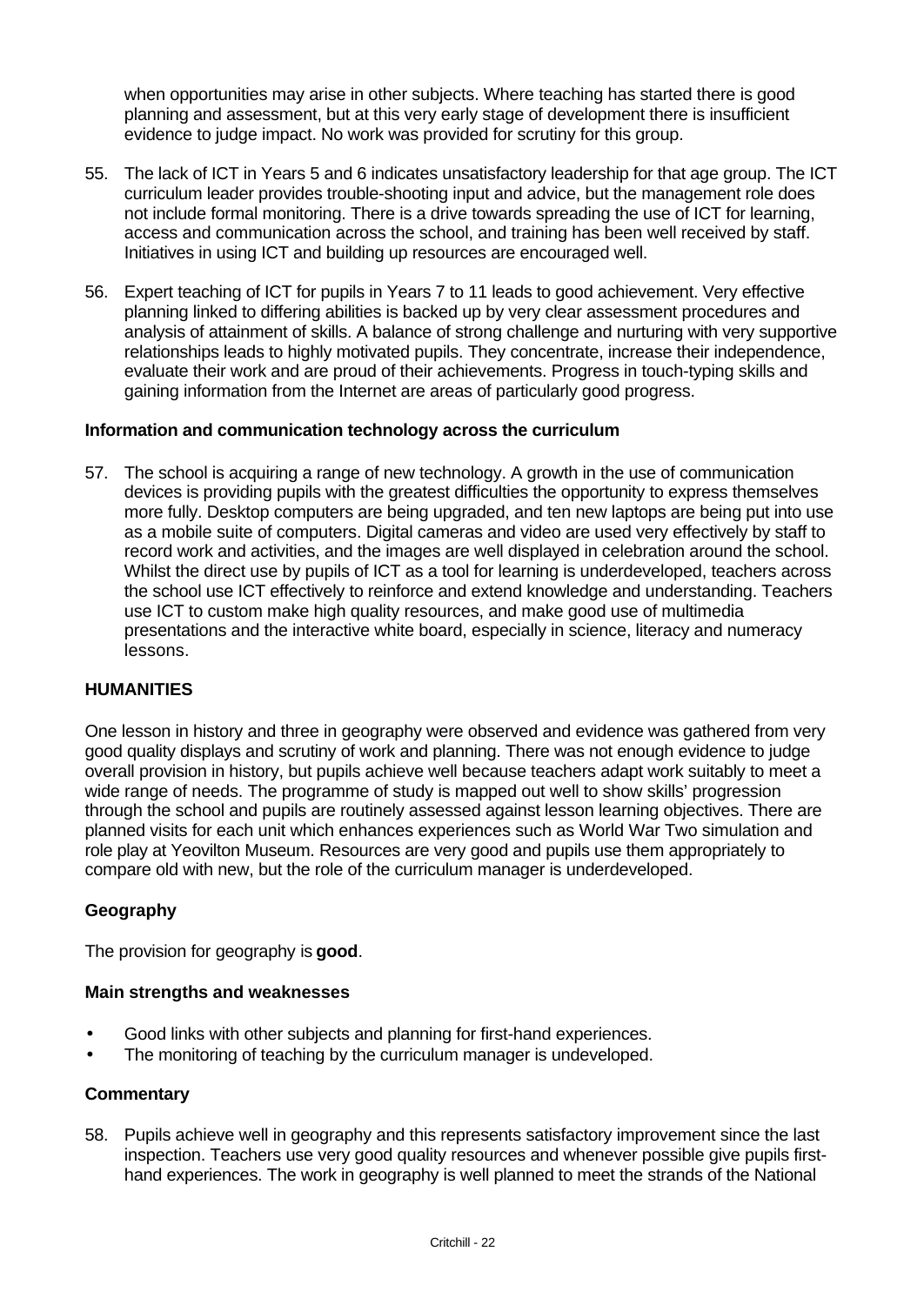Curriculum and links well with other subjects, which reinforces language and broadens pupils' understanding.

- 59. In the lessons observed the quality of teaching was at least good and sometimes better. Good planning, teamwork and relationships ensure pupils are focused, interested in their work, and improving their skills. There are good opportunities for discussion. A less successful feature of one lesson was a missed opportunity for allowing pupils to work independently and insufficient time given to pupils to work on their tasks.
- 60. The subject leader has not yet developed or implemented systems for monitoring teaching and learning across the school.

## **Religious education**

The provision for religious education is **good.**

#### **Main strengths and weaknesses**

- Pupils achieve well and gain accreditation by the end of Year 11.
- Spiritual, social, moral and cultural development are promoted very well through this subject.
- The role of the curriculum manager is underdeveloped.

#### **Commentary**

- 61. Pupils' achievement is good throughout the school because teachers plan work appropriately. They nurture pupils' interest well through role play, discussion and good deployment of resources. For example, they use the lighted candle as a focus for reflection and the joss stick to promote the idea of spirituality in the study of Hinduism. The quality of teaching is good overall and ranged from satisfactory to very good. Literacy, numeracy and computer skills are promoted well in lessons. For example, in a Year 9 lesson, pupils used the computer to research Hindu gods and goddesses pupils' work showed use of the computer to research pilgrimages to various religious places throughout the world.
- 62. The programme of study follows the locally agreed syllabus and has good breadth and balance. Pupils have very good opportunities for spiritual reflection and consider moral issues carefully within the subject. Opportunities for social development are very well promoted through group work and discussion and although there are no opportunities for pupils to visit places of worship other than Christian, very good use is made of videotape resources and artefacts from different faiths to promote an awareness of different world faiths. Monitoring of teaching has not yet been undertaken by the curriculum manager.

## **CREATIVE, AESTHETIC, PRACTICAL AND PHYSICAL SUBJECTS**

No lessons were observed in design and technology, two lessons in art and design and music, supplemented by one short observation in each. Inspectors sampled pupils' work and videotape evidence.

#### **Art and design**

The provision for art and design is **good**.

#### **Main strengths and weaknesses**

- All pupils achieve well and gain accreditation at the end of Year 11.
- The use of ICT is underdeveloped.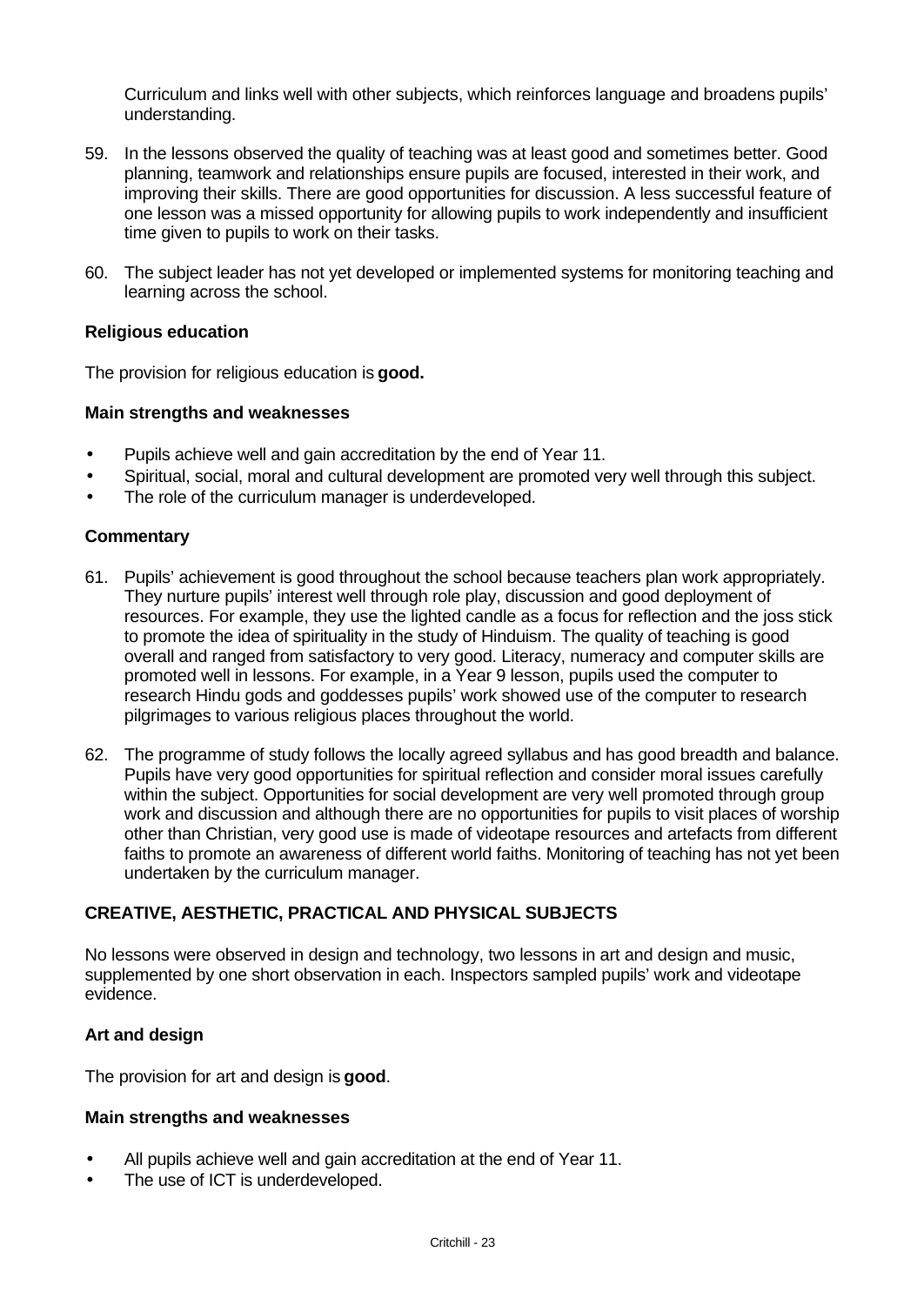## **Commentary**

- 63. Pupils' achievement in art and design is good and this represents satisfactory improvement since the last inspection. Pupils are successful in gaining accreditation through the Welsh Joint Examination Board at Bronze/Silver entry level. The quality of teaching is good. This is because the planned work challenged pupils to extend their skills. The work of artists is now used effectively to extend understanding. For example, the work of Goldsworthy inspired pupils to produce unique sculptures in a contrasting range of natural materials. Teachers now use multicultural resources well, and planning is usually linked to other areas of study. Teachers use assessment well because it is integral to the planning and evaluation of lessons. For example, in setting precise learning objectives for each lesson and reviewing progress against these with pupils at the end of a lesson.
- 64. The curriculum has a good balance of work in different mediums and shows clear progression. Although digital photography is used very well to record pupils' experiences, it has not been explored as a medium for art in itself, and the use of computer software is underdeveloped.

## **Design and technology**

There was not enough evidence to judge provision overall. However evidence from photographs, displays and pupils' work shows good achievement by all age groups in design and technology, which is well planned to increasingly give pupils opportunities to make choices, decisions, evaluations and draw conclusions about their own work. Literacy skills are promoted very well through words and symbols. Word processing is used well by teachers and pupils but the use of ICT by pupils is not yet in place to produce graphs from surveys such as favourite jelly flavour. Communication aids are used routinely to assist pupils with profound and multiple disabilities to make choices. Personal, social and health education, including independence skills, is promoted well through design and technology.

## **Music**

The provision for music is **good**.

#### **Main strengths and weaknesses**

• Rich enhancement through music projects have made strong contributions to pupils' communication skills and personal, spiritual, social and cultural development.

- 65. Pupils' achievement in music is good because of the wealth of opportunities for performance over the last two years. This is satisfactory improvement since the last inspection. There are strong links through projects with the Bath Philharmonic Orchestra such as *Scheherazade* at the Frome Festival and a dramatisation of the *Magic Flute* through the Jackdaws Music School. This makes a very good contribution to pupils' communication skills and personal development as they interact with others from the wider community at such events.
- 66. The quality of teaching in the two lessons observed was very good. This is because teachers and special needs assistants work together well to ensure pupils experience music as fully as possible, making links between recorded sounds, for example the sea, and their own interpretations by playing instruments. Individually, music therapy is used very well to promote associations and foster communication skills in pupils with profound and multiple disability, autism and emotional behavioural difficulty. Pupils who have an interest in learning an instrument have good encouragement to improvise responses using the keyboard and piano.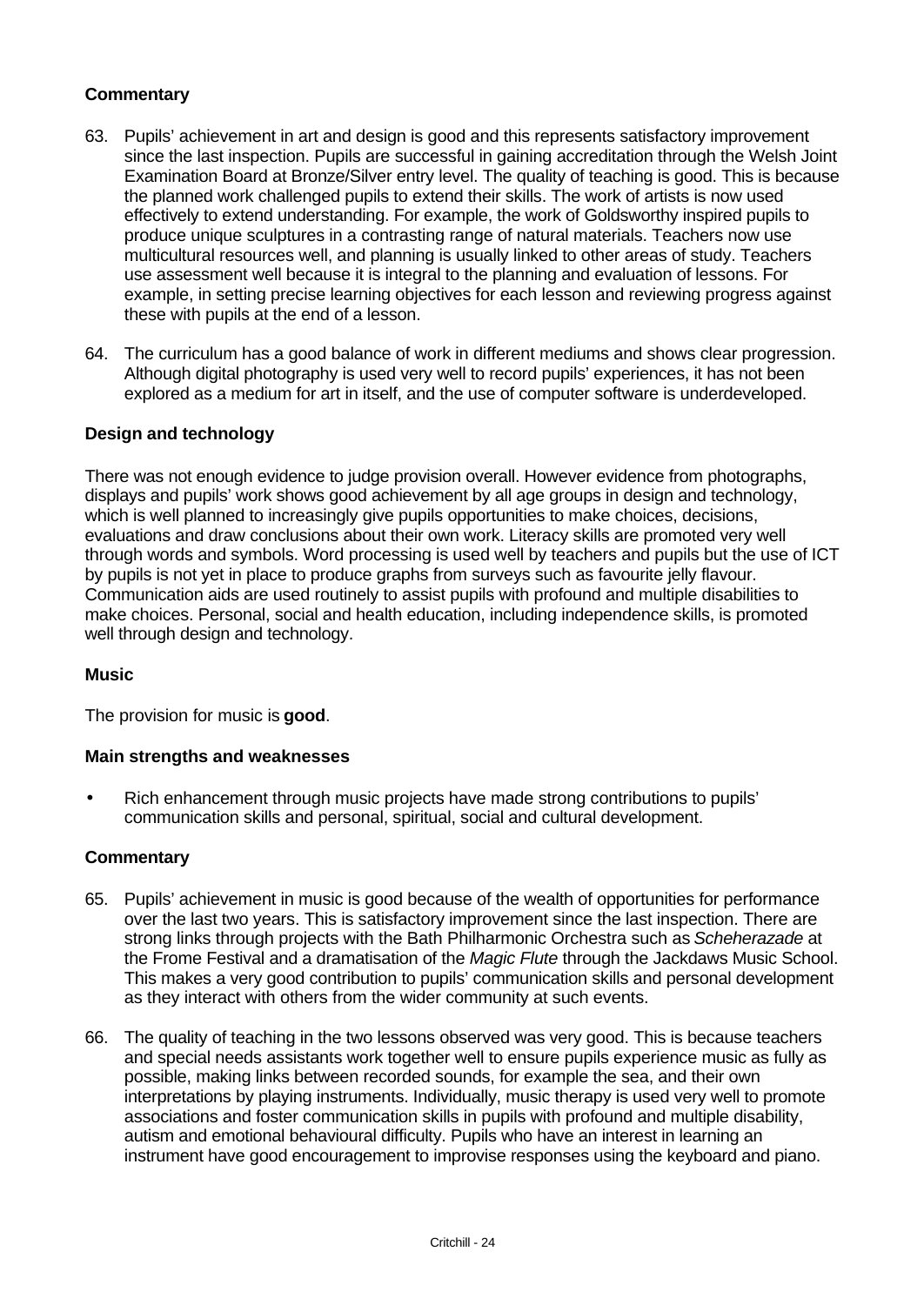67. The planned curriculum is clearly linked across programmes of study to provide themes for learning skills such as the study of water in Years 3 to 6. Assessment is included in each lesson plan and is used routinely to guide teachers' planning.

## **Physical education**

Provision in physical education is **good.**

## **Main strengths and weaknesses**

- Pupils develop team skills and enjoy their lessons.
- Attainment in lessons is sometimes limited by very small peer groups and a lack of challenge.
- The programme of work is broad and balanced with good opportunities for extra-curricular sport. There is a good planning for progression through the school.
- There is a good variety of games equipment.
- The inside and outside accommodation is too small. Mats and outdoor play equipment are in need of replacement.

- 68. Two gymnastics lessons, a dance lesson and two games lessons were seen. Provision was discussed with the co-ordinator and planning was scrutinized. The majority of lessons were for less capable pupils.
- 69. In lessons where teaching was at least good pupils worked hard, attaining good standards. In the games lessons, they were aware of the effect of exercise on their bodies. The majority of pupils, however, were unable to sustain energetic activity for many minutes and tired quickly. A few were working at standards close to the national average, controlling balls effectively, dribbling and dodging skilfully. Pupils of all ages all showed maturity in accepting defeat without argument. The teacher refereed fairly with very good humour, maintaining interest and motivation with commentary and feedback to help pupils follow rules and build skills. This led to pupils working well as a team. They understood and followed the rules. Older pupils were developing and testing good co-operative strategies. In dance, pupils had worked out their own routines and were now learning the line dance for performance to the whole school. They had to listen, watch closely and copy carefully. Skills were carefully modelled to help everyone succeed. Pupils had great fun during the lesson and all of them were very effectively included.
- 70. In three of the lessons for lower attaining pupils attainment was satisfactory. Teachers had planned effectively for the individual learning needs in the group and therapy was very well integrated into lesson activities. In all these lessons, however, there was a lack of challenge for the more able pupils in the group and too few opportunities for energetic activity. This was largely due to the very small number of pupils of similar ability.
- 71. The PE curriculum is good. It is broad and balanced with good opportunities for outdoor activities including climbing and canoeing on residential trips. Pupils participate in sponsored swims, football matches against other school, football coaching and local sports days. Good use is also made of links with other schools and the top class do PE with their mainstream peers. Since the last inspection a secure programme of work has been developed. This represents satisfactory improvement.
- 72. The hall is too small for all but the youngest pupils, which limits activities. The co-ordinator is taking full advantage of several national sports schemes to develop and broaden the range of games equipment, but basic resources such as mats need to be replaced. The outside area is well used at playtimes, but equipment and the playground surface is in need of refurbishment.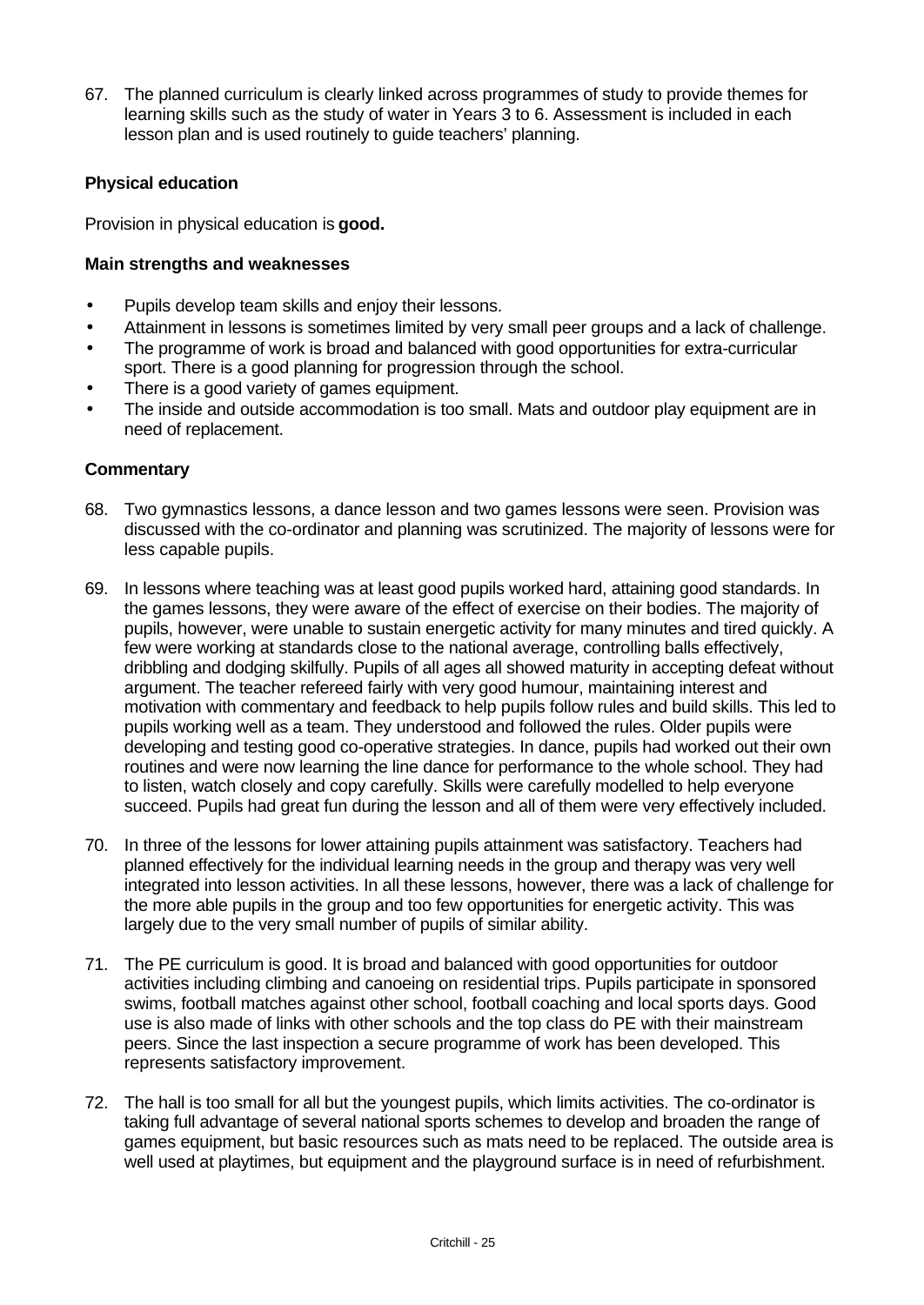## **PERSONAL, SOCIAL AND HEALTH EDUCATION (PSHE) AND CITIZENSHIP**

Provision in PSHE is **very good.**

#### **Main strengths and weaknesses**

- Strong leadership, but an underdeveloped management role exists.
- Teaching is very good for pupils in Years 7 to 11, and PHSE and citizenship are promoted well in all subjects throughout the school, leading to good achievement.

- 73. Pupils of all abilities achieve well, and a strong contribution is made towards their personal and social development. They make good progress regarding individual PHSE targets. Pupils with profound and multiple learning difficulties and those with autistic spectrum disorder learn to respond appropriately in groups and share. Pupils with severe learning difficulties achieve a basic understanding of the issues surrounding puberty and sexual behaviour. By the time pupils with moderate learning difficulties leave the school they have gained skills in communicating and participating, and an understanding of responsible action.
- 74. The new, enthusiastic PHSE and citizenship curriculum leader has a strong sense of direction, and is able to broaden the very good provision reported at the last inspection. There is greater focus on health issues through productive dialogue with the older pupils and developing the positive input by the school's nursing sister. Steps have been taken to ensure all key PHSE issues are addressed across the school, but formal monitoring is not yet in place. There are plans to develop this aspect of the management role. Sex education is very well implemented, and the programme for teaching the dangers of drug misuse is being developed confidently.
- 75. The work of pupils in Years 1 to 6 shows they are highly motivated. Opportunities are regularly well taken within other subjects to raise relevant issues, particularly those related to social and moral development. Additionally, PHSE and citizenship are well promoted during the breakfast club and lunchtime in regard to healthy eating and social interaction, with good achievements made in understanding and behaviour. The very good quality of teaching and learning with pupils in Years 7 to 11 results in good progress in gaining a maturing outlook and confidence. Teaching is stimulating and well planned to fully involve all pupils in contributing to thinking about and discussing responsibilities. Pupils with severe learning difficulties receive information with great clarity and are able to increase the appropriateness of their responses with regard to sexual behaviour. Pupils with moderate learning difficulties enjoy role play and come to see another person's point of view. The teaching of citizenship is well planned within other subjects, such as human rights in religious education and global issues in geography. Overall personal development is embedded in all subjects, is well promoted by all staff and is well achieved by pupils of all abilities.